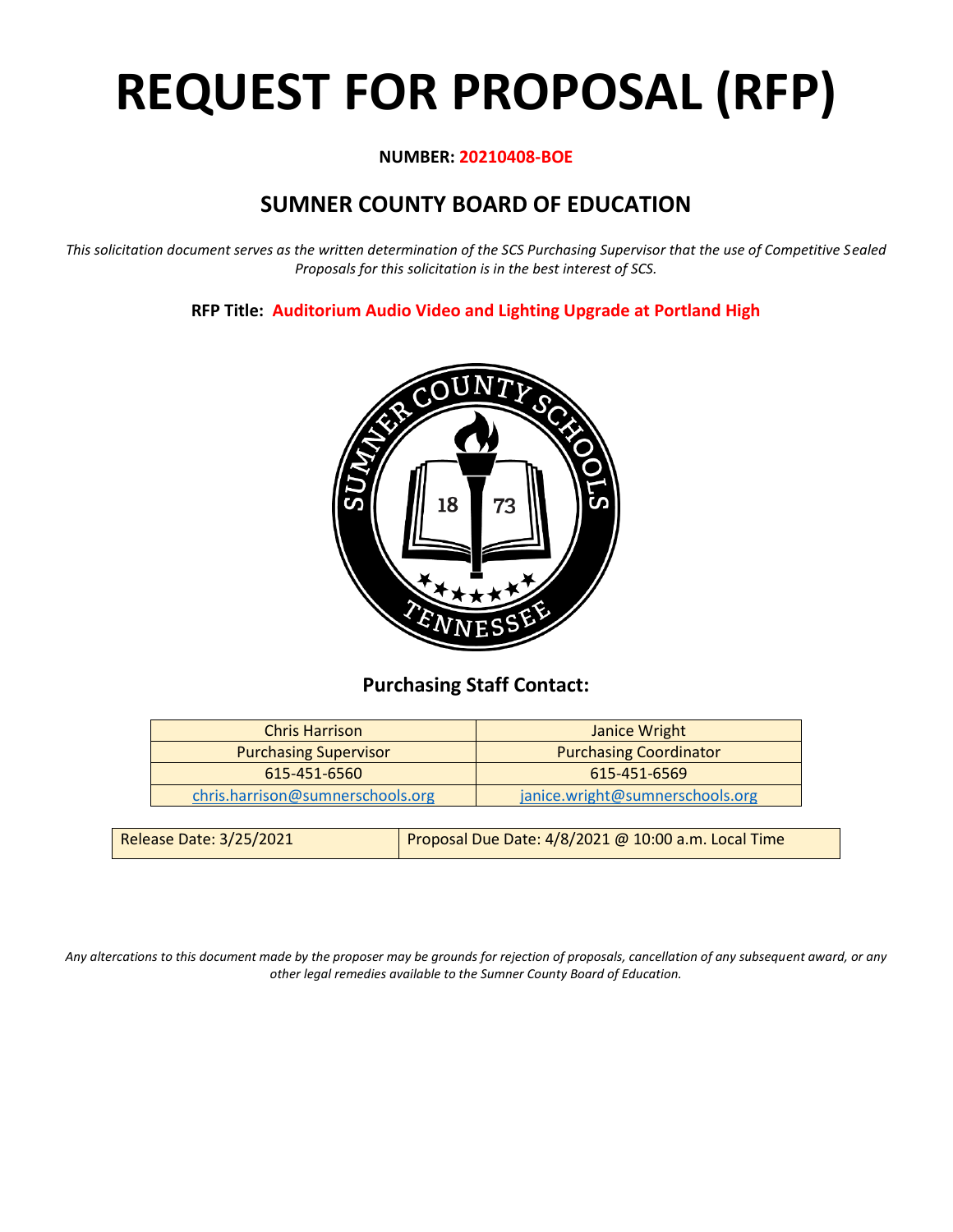## **NOTICE TO PROPOSERS**

There may be one or more amendments to this RFP. In order to receive communication for any such amendments issued specifically to this RFP, the proposer must provide a Notice of Intent to Propose to the Sumner County Board of Education (SCS) Purchasing Department. The proposer must utilize this form when submitting notice. The notice may be sent by email to: Purchasing Office, purchasing@sumnerschools.org. SCS will send amendments only to those proposers which complete and return this information in a timely manner.

| <b>RFP Number:</b>          | 20210408-BOE Auditorium Audio Video and Lighting Upgrade at Portland High                                               |
|-----------------------------|-------------------------------------------------------------------------------------------------------------------------|
| Company Name:               |                                                                                                                         |
| <b>Mailing Address:</b>     |                                                                                                                         |
|                             | <u> 1989 - Johann John Stoff, deutscher Stoff als der Stoff als der Stoff als der Stoff als der Stoff als der Stoff</u> |
|                             |                                                                                                                         |
| <b>Phone Number:</b>        |                                                                                                                         |
| <b>Contact Person:</b>      |                                                                                                                         |
| <b>Email Address:</b>       |                                                                                                                         |
|                             |                                                                                                                         |
| <b>Authorized Signature</b> |                                                                                                                         |
| <b>Printed Name</b>         | <u> 1989 - Johann Stoff, amerikansk politiker (d. 1989)</u>                                                             |
| Date                        |                                                                                                                         |

Emailed amendments will be sent in a Microsoft Word (Office for Windows) or Portable Document Format (pdf) format. Any alterations to the document made by the proposer may be grounds for rejection of proposal, cancellation of any subsequent award or any other legal remedies available to the Sumner County Board of Education.

Amendments will also be posted on the SCS website **https://sumnerschools.org/index.php/current-bids-and-rfps** and attached to the solicitation listing as a PDF or WORD file. Check the particular solicitation on the Current Bids and RFPs webpage for any posted amendments.

By completing and returning this form, the Proposer has expressed its intent to provide a proposal for **20210408-BOE Auditorium Audio Video and Lighting Upgrade at Portland High**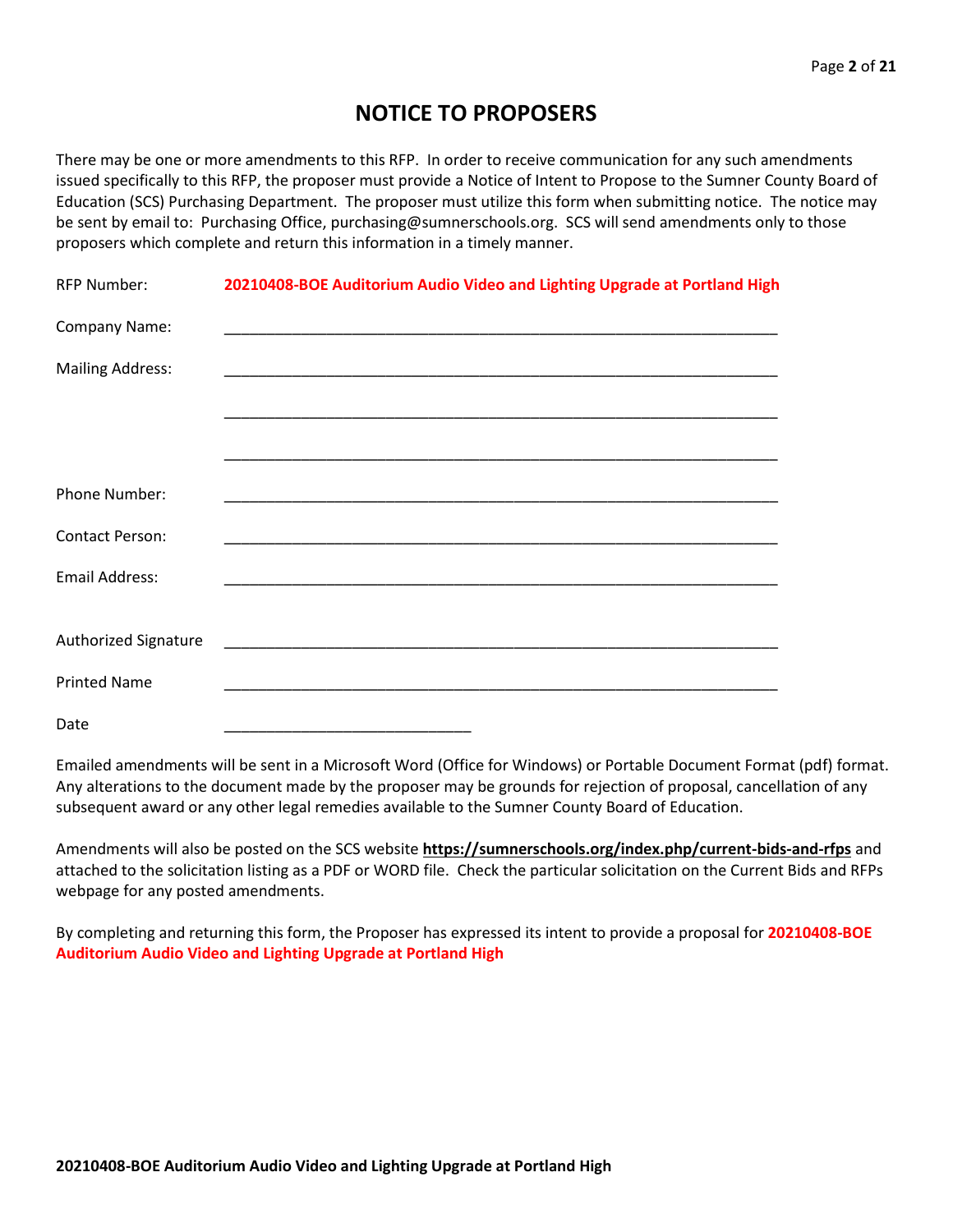## **TABLE OF CONTENTS**

- 1. Introduction/Overview
	- 1.1. Purpose
	- 1.2. Contact Information
- 2. Requirements
	- 2.1. Scope of Work/Specifications
	- 2.2. Contactor Obligations
- 3. Source Selection and Contract Award
- 4. Schedule of Events
- 5. Instructions for Proposal
	- 5.1. Required Forms
	- 5.2. New Vendors
	- 5.3. Acknowledgement of Insurance Requirements
	- 5.4. Clarification and Interpretation of RFP
	- 5.5. Proposal Package
	- 5.6. Delivery of Proposals
	- 5.7. Evaluation of Proposals
	- 5.8. Request for Clarification of Proposals
	- 5.9. Protests
- 6. Attachments
	- 6.1. Contact Information
	- 6.2. Bid Form/Certification
	- 6.3. References
	- 6.4. Certification of Non-Collusion & Debarment or Suspension
	- 6.5. Attestation Re Personnel
	- 6.6. Drug Free Workplace Affidavit
	- 6.7. IRS Form W-9
		- \**An online, fillable version can be found at https://www.irs.gov/pub/irs-pdf/fw9.pdf*
	- 6.8. Standard Terms & Conditions
	- 6.9. Vendor Checklist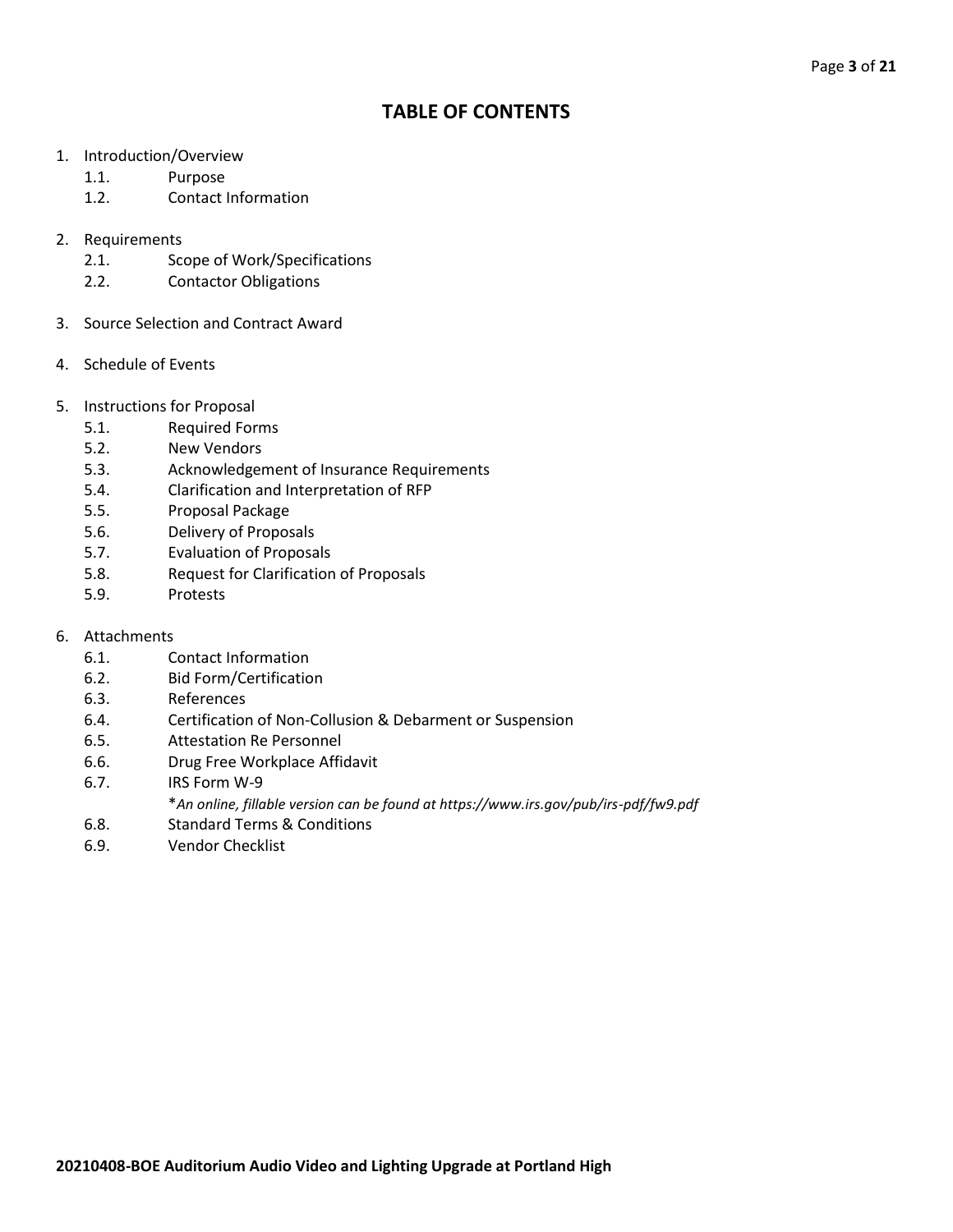#### 1. Introduction/Overview

#### 1.1. Purpose

The Sumner County Board of Education (SCS) is requesting sealed proposals for the upgrade of the audio video and lighting system in Portland High's Auditorium as specified herein.

#### 1.2. Contact Information

Unauthorized contact regarding this RFP with employees or officials of SCS other than the Purchasing Supervisor named below may result in disqualification from this procurement process.

Interested parties must direct all communication regarding this RFP to the Purchasing Supervisor, who is SCSs only official point of contact for this RFP.

| <b>RFP Procedures</b>            |
|----------------------------------|
| Chris Harrison                   |
| <b>Purchasing Supervisor</b>     |
| 1500 Airport Road                |
| Gallatin, TN 37066               |
| chris.harrison@sumnerschools.org |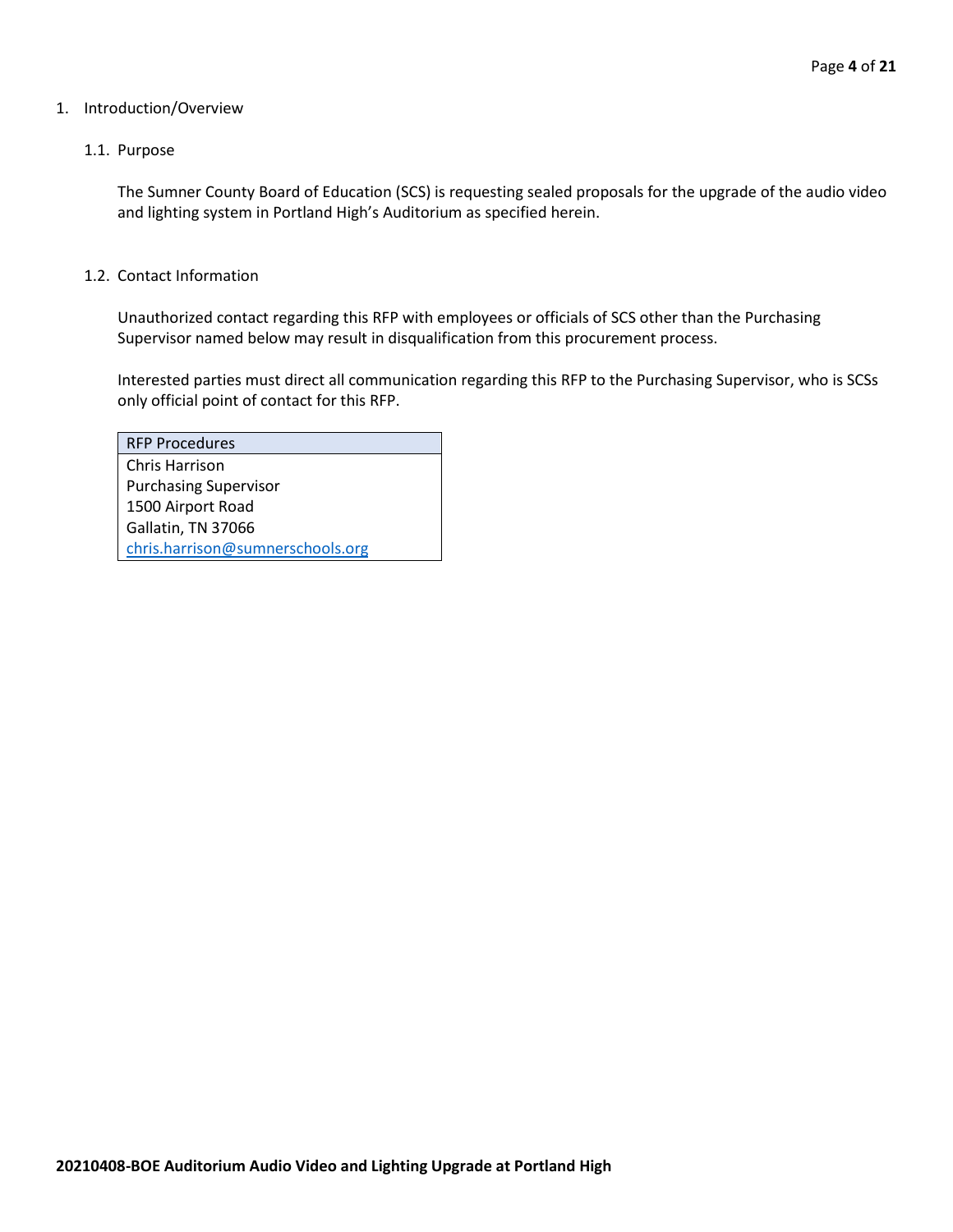#### 2. Requirements

#### 2.1. Scope of Work / Specifications

The project requires the installation of additional theatrical lighting, updated audio infrastructure and a microphone system for the auditorium located at Portland High (600 College Street, Portland, TN 37148). All equipment and materials shall be new, not used. The successful bidder shall provide a complete, turnkey project installation, which includes all necessary equipment, materials, labor and freight. The successful bidder shall also provide the initial system design and programming, which shall be coordinated with school staff. The bidder is encouraged to complete a site visit to verify the existing conditions and conduct any field verifications deemed necessary. All visitors are required to check-in at the front office and submit any required identification. It is the intention of SCS to award all areas included in the bid specification. SCS reserves the right to award only the areas to which funding is available.

The bid shall include on-site training plus additional remote support via phone for 1 year. The bid shall also include a warranty that consists of full parts and labor coverage for 1 year, excluding intentional damage (theft, spilled beverages, etc.).

The bid packet must include a list of all the proposed equipment.

Power shall be obtained by utilizing existing wiring, where applicable, or by installation of appropriate power by a licensed electrician (bidder provided).

| <b>QTY</b>             | <b>DESCRIPTION</b>                                                   |  |  |
|------------------------|----------------------------------------------------------------------|--|--|
|                        | <b>AUDIO SYSTEM</b>                                                  |  |  |
| 9                      | Shure MX202B/C Suspended Choir Microphone                            |  |  |
| 4                      | Liz Choir 50 Stand Mounted Choir Microphone                          |  |  |
| 4                      | Talent MS-2/MS-4 Microphone Stand                                    |  |  |
| 5                      | EV ZLX12 Audio Speaker                                               |  |  |
| 5                      | EV ZLX-BRKT Speaker Mounting Bracket                                 |  |  |
| $\mathbf{1}$           | Behringer X32 Digital Audio Mixer with Clear Cover                   |  |  |
| $\mathbf{1}$           | Behringer S32 Stage Box                                              |  |  |
| $\mathbf{1}$           | Denon DN-500CB Media Player                                          |  |  |
| $\overline{2}$         | Crown Xli 2500 Audio Amplifier                                       |  |  |
| $\overline{2}$         | Furman M-8X2 Power Conditioner                                       |  |  |
| $\mathbf{1}$           | Apple iPad - 10.2" - Hard Case                                       |  |  |
| $\mathbf{1}$           | Tripp Lite SMART1200LCD UPS Power Supply                             |  |  |
| 1                      | Tripp Lite SRW18US Rack Cabinet with Locking Door                    |  |  |
| $\mathbf{1}$           | Nave Point D2 2 Space Locking Drawer                                 |  |  |
| $\mathbf{1}$           | Nave Point D3 3 Space Locking Drawer                                 |  |  |
| $\mathbf{1}$           | Mikro Tik RB951G-2HND Gigabit Wireless Router                        |  |  |
| $\overline{2}$         | Mikro Tik RBWAPG-5HACTZHND AP Antenna                                |  |  |
| <b>LIGHTING SYSTEM</b> |                                                                      |  |  |
| 10                     | Blizzard Lighting Motif Vignette LED Strip Light - 18x10 Watt - RGBW |  |  |
| 1                      | Enttec D-Split DMX Splitter/Isolator                                 |  |  |
| 1                      | Springtree SM-8 Switch                                               |  |  |
| 3                      | Springtree SM-8 Wall Station Control                                 |  |  |

Sample list of equipment: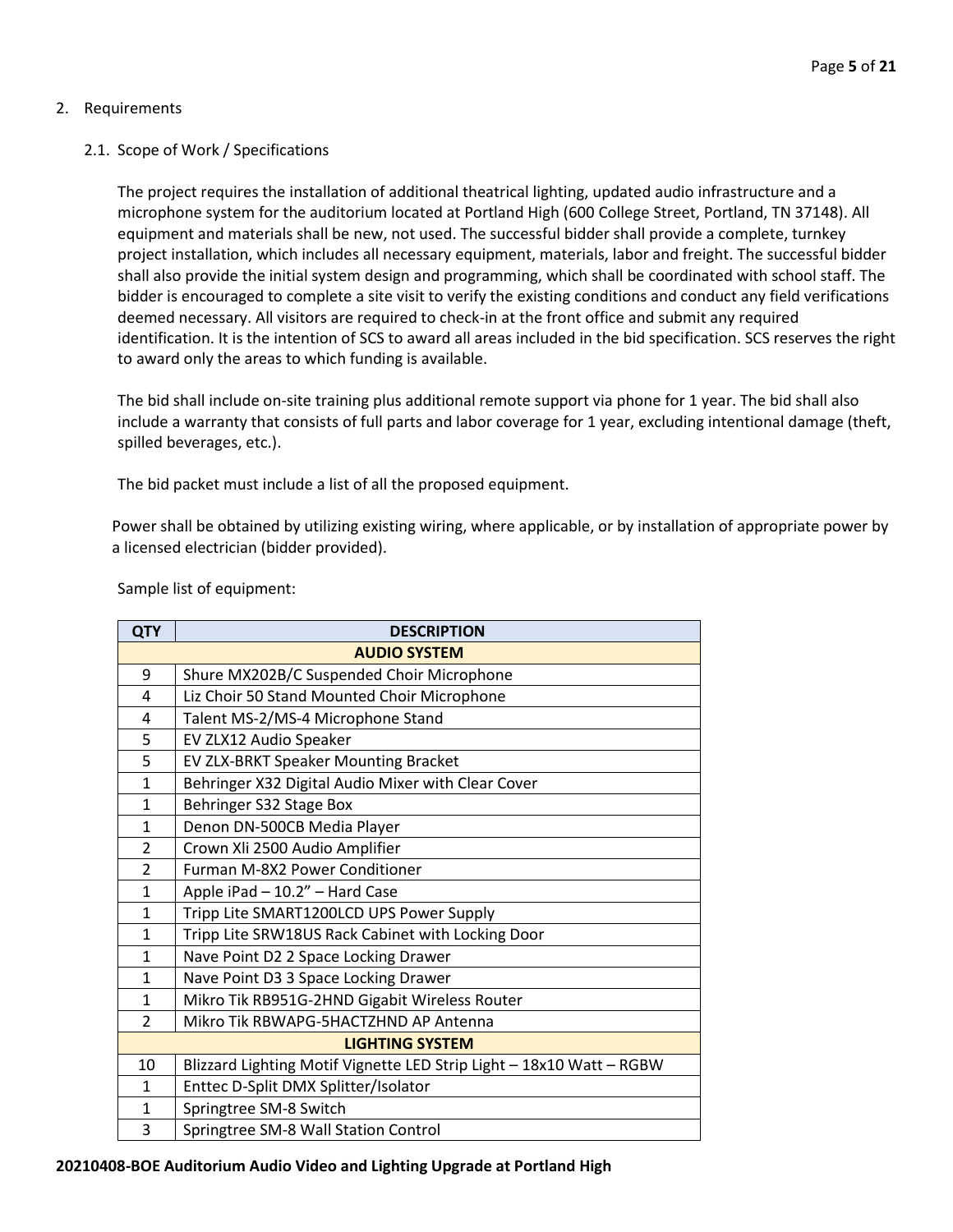#### 2.2. Standard Contractor Obligations

- Shall provide and obtain all necessary materials, equipment and labor to perform all items listed in the Scope of Work.
- Shall provide and obtain all necessary permits and schedule all necessary inspections with Local, County, etc. agencies as required by law.
- Shall dispose of all generated waste materials in compliance with all Local, State and Federal guidelines, regulations and requirements.
- Shall have property trained and experienced staff to facilitate the services specified in the Scope of Work. If applicable, the Contractor shall provide documentation that staff has received the manufacturers' certification to complete the services specified in the Statement of Work.
- 3. Source Selection and Contract Award
	- Award(s), if made, will be made to the Responsive and Responsible proposer(s) whose proposal is most advantageous to SCS, taking into consideration price and the other evaluation criteria set forth in the RFP.
		- o General Criteria to be determined "Responsive"
			- Does the proposal include all required information, included completed attachment forms and affidavits?
			- Was the proposal delivered on or before the stated deadline? Did it include the required number of copies (hard & electronic)?
		- o General Criteria to be determined "Responsible"
			- Does the Proposer demonstrate an understanding of SCSs needs and proposed approach to the project?
			- Does the Proposer possess the ability, capacity, skill and financial resources to provide the service?
			- Can the Proposer take upon itself the responsibilities set forth in the RFP and produce the required outcomes in a timely fashion?
			- **•** Does the Proposer have the character, integrity, reputation, judgement, experience and efficiency required for the project?
	- SCS reserves the right to enter into discussions with Proposers which have submitted proposals determined to be reasonably like of being considered for selection to assure a full understanding of and responsiveness to the RFP requirements. Every effort shall be afforded to assure fair and equal treatment with respect to the opportunity for discussion and/or revision of their respective proposals.
	- Upon mutual agreement by both parties, SCS shall grant the right to extend the terms, conditions and prices of contract(s) awarded from this RFP to other Institutions (such as State, Local and/or Public Agencies) who express an interest in participating in any contract that results from this RFP. Each of the "piggyback" Institutions will issue their own purchasing documents for purchase of the goods/services. Proposer agrees that SCS shall bear no responsibility or liability for any agreements between Proposer and the other Institution(s) who desire to exercise this option.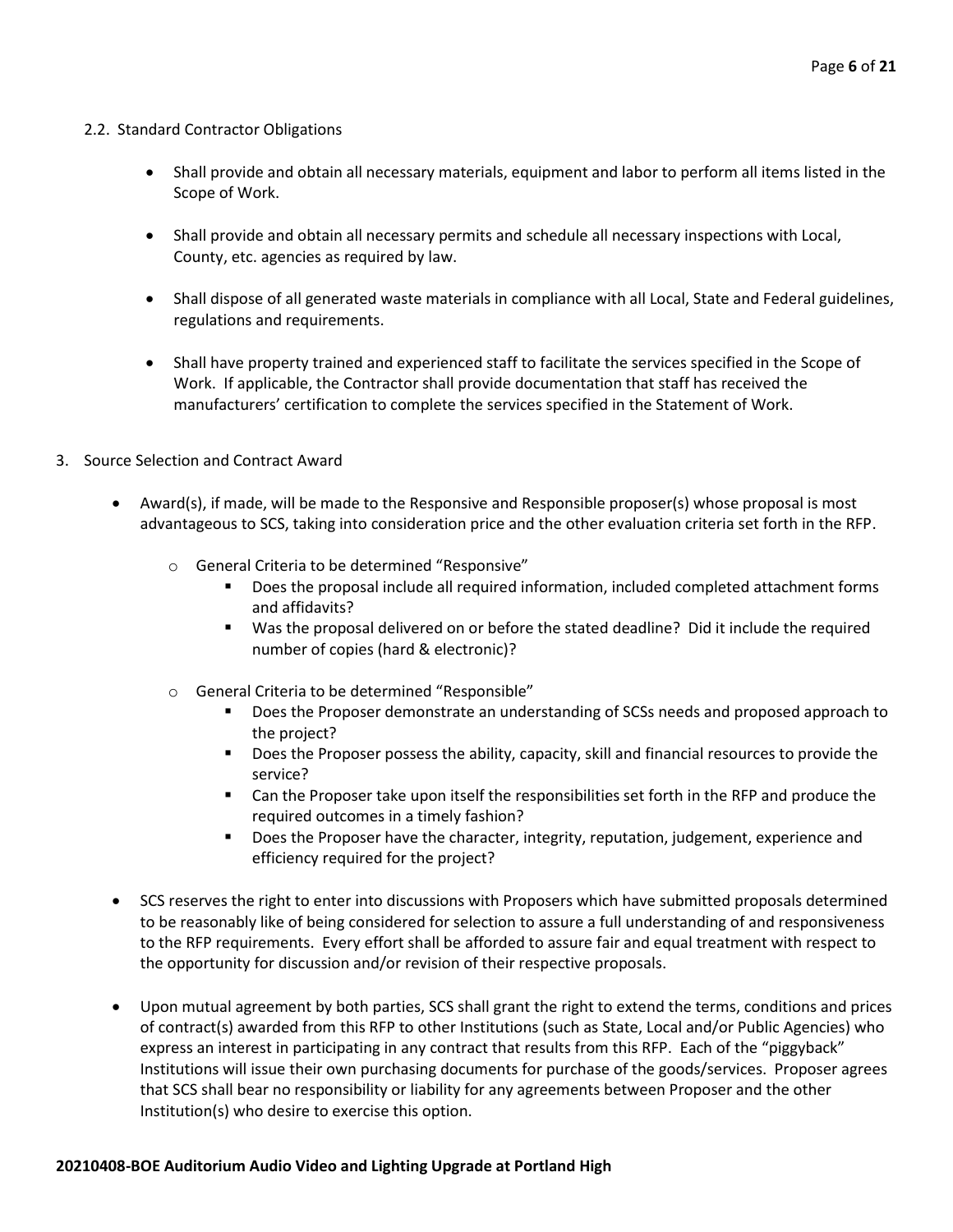- Contractors awarded construction projects for the improvement of real property will be required to provide the following:
	- o Signed AIA Document
	- o Retainage Account Agreement & Evidence of Open Account (per Tenn. Code Ann. § 66-34-104)
	- o Payment and Performance Bonds
	- o Certificate of Liability Insurance
	- o Sumner County Business License
	- o Current Copy of W9

#### 4. Schedule of Events

| <b>RFP Issued</b>              | March 25, 2021                        |
|--------------------------------|---------------------------------------|
| <b>RFP Submission DEADLINE</b> | April 8, 2021 @ 10:00 a.m. Local Time |

#### 5. Instructions for Proposal

#### 5.1. Required Forms

- Proposer must complete and submit the Attachments in Section 6. Attachments may be omitted depending on the RFP requirements. Refer to the Table of Contents for omitted Attachments.
- Evidence of a valid State of Tennessee Business License and/or Sumner County Business License.
- For all vendors with annual purchases in excess of \$50,000; a Sumner County Business License must be on file with the SCS Finance Department. Evidence of the license must be provided within ten (10) working days following notification of award; otherwise, SCS may rescind its acceptance of the Proposer's proposal.
- Copy of State of Tennessee License (if applicable) in respective field.
- If applicable, the Proposer must include a copy of the contract(s) the Proposer will submit to be signed.

#### 5.2. New Vendors

- To comply with Internal Revenue Service requirements, all vendors who perform any type of service are required to have a current IRS Form W-9 on file with the SCS Finance Department. It is a mandatory requirement to complete the IRS Form W-9 (Attachment 6.9) included in this RFP.
- To comply with the **Tennessee Lawful Employment Act (50-1-702 and 50-1-703)**, non-employees (individuals paid directly by the employer in exchange for the individual's labor or services) must have on file one (1) of the following documents:
	- o A valid Tennessee driver's license or photo identification;
	- $\circ$  A valid driver's license or photo identification from another state where the license requirements are at least as strict as those in Tennessee;
	- o A birth certificate issued by a U.S. state, jurisdiction or territory;
	- o A U.S. government issued certified birth certificate;
	- o A valid, unexpired U.S. passport;
	- o A U.S. certificate of birth abroad (DS-1350 or FS-545)
	- o A report of birth abroad of a U.S. citizen (FS-240);
	- o A certificate of citizenship (N560 or N561);

#### **20210408-BOE Auditorium Audio Video and Lighting Upgrade at Portland High**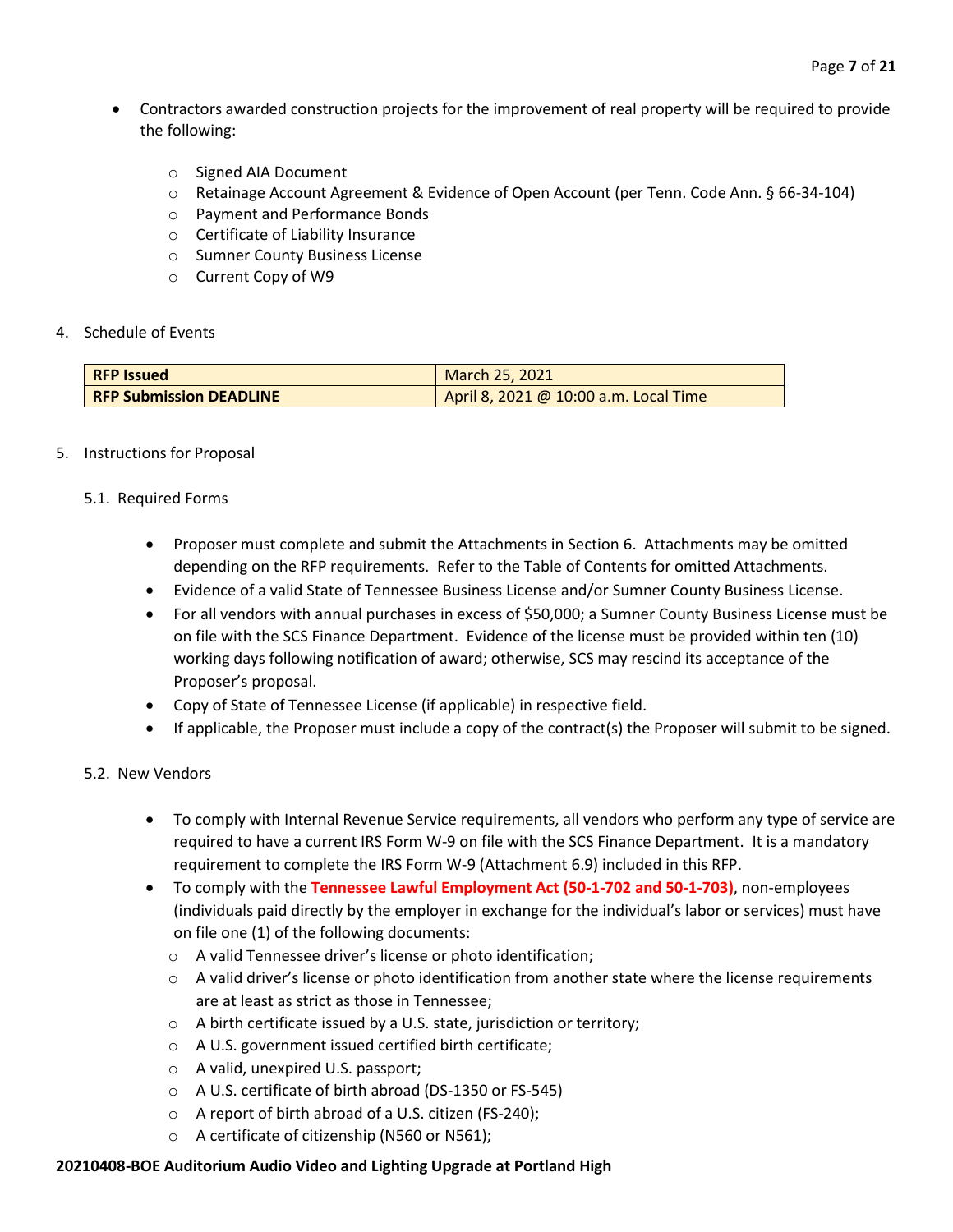- o A certificate of naturalization (N550, N570 or N578);
- o A U.S citizen identification card (I-197 or I-179); or
- o Valid alien registration documentation or other proof of current immigration registration recognized by the United States Department of Homeland Security that contains the individual's complete legal name and current alien admission number or alien file number (or numbers if the individual has more than one number)
- 5.3. Acknowledgement of Insurance Requirements

By submitting a proposal, Proposer acknowledges that it has read and understands the insurance requirements for the proposal. The Proposer who may have employees, contractors, subcontractors or agents working on SCS properties shall carry current certificates for general and professional liability insurance and for workers' compensation as indicated below. The owner or Principal of each Proposer must also be insured by workers' compensation if they perform any of the services on SCS properties. There will be no exceptions to the insurance requirement. Proposer also understands that the evidence of required insurance must be submitted within fifteen (15) working days following notification of its offer being accepted; otherwise, SCS may rescind its acceptance of the Proposers proposal.

#### • **General Liability**

| <b>General Aggregate</b> | \$2,000,000 |
|--------------------------|-------------|
| <b>Each Occurrence</b>   | \$1,000,000 |

#### • **Workers Compensation**

| <b>Workers Compensation</b> | <b>Tennessee Statutory Limits</b> |
|-----------------------------|-----------------------------------|
| <b>Employer's Liability</b> | \$500,000                         |

#### 5.4. Clarification and Interpretation of RFP

The words "must" and "shall" in the RFP indicate mandatory requirements. Taking exception to any mandatory requirement shall be considered grounds for rejection. There are other requirements that SCS considers important but not mandatory. It is important to respond in a concise manner to each section and submit an itemized list of all exceptions.

#### 5.5. Proposal Package

The package containing the proposal must be sealed and clearly marked on the outside of the package:

#### **"20210408-BOE Auditorium Audio Video and Lighting Upgrade at Portland High" DO NOT OPEN**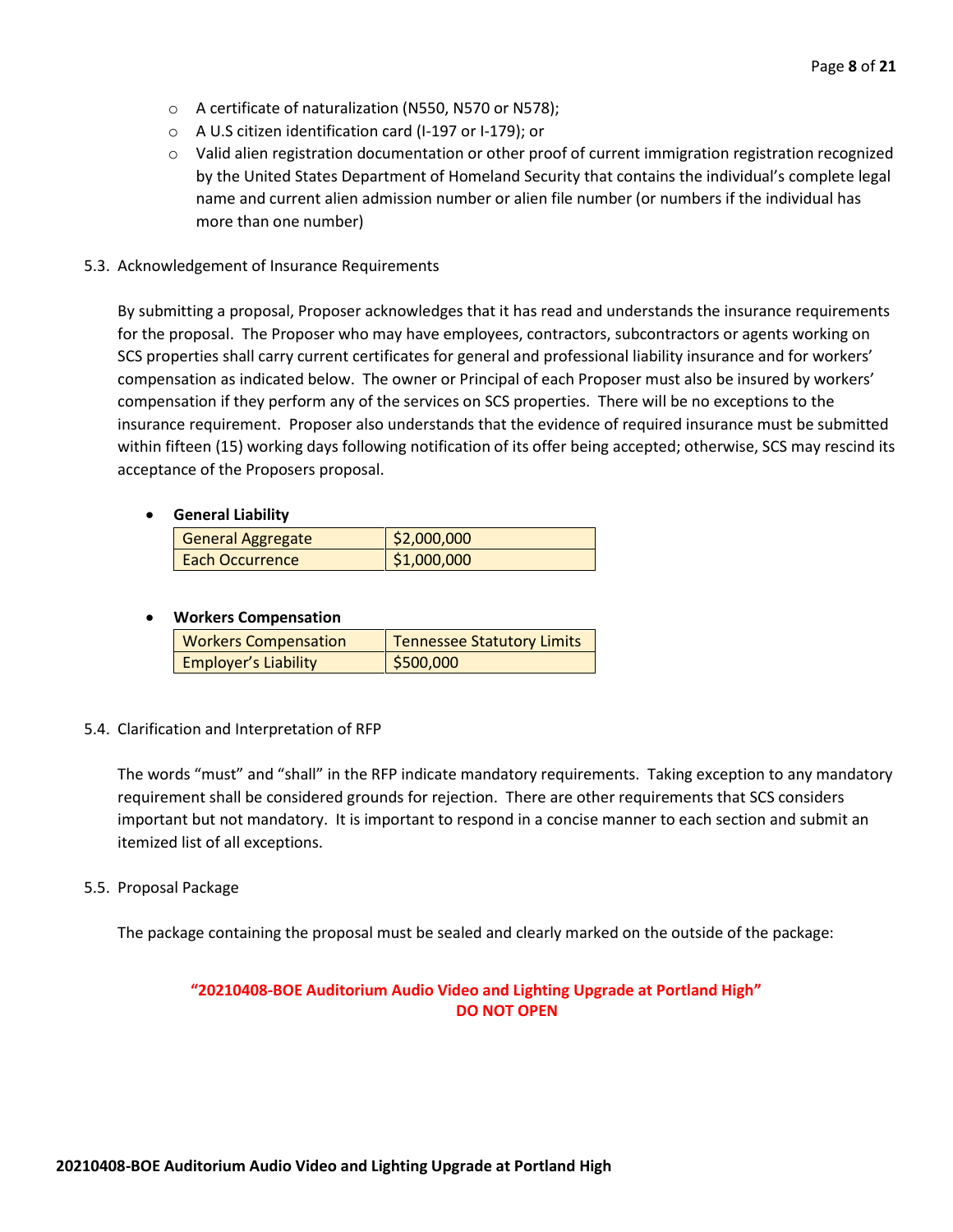All sealed proposals packages must include all of the following. Any sealed proposals are subject to rejection as non-conforming if any applicable item is not included.

- One (1) Complete Original
- One (1) electronic format (USB Drive)
- Original Signature on Original Proposal. NO copied or digital signatures.

#### The outside of the proposal package must be labeled as follows (if applicable) per **T.C.A § 62-6-119**:

- 1. The name, license number, expiration date thereof, and license classification of the contractor applying to bid for the prime contract;
- 2. The name, license number, expiration date thereof, and license classification of the contractor applying to bid for the masonry contract where the total cost of the materials and labor for the masonry portion of the construction project exceeds one hundred thousand dollars (\$100,000);
- 3. The name, license number, expiration date thereof, and license classification of the contractor applying to bid for the electrical, plumbing, heating, ventilation, or air conditioning contracts except when such contractor's portion of the construction project is less than twenty-five thousand dollars (\$25,000);
- 4. For each vertical closed loop geothermal heating and cooling project, the company name, department of environment and conservation license number, classification (G, L or G,L) and the expiration date, except when the geothermal portion of the construction project is in an amount less than twenty-five thousand dollars (\$25,000);
- 5. Prime contractor bidders who are to perform the masonry portion of the construction project which exceeds one hundred thousand dollars (\$100,000), materials and labor, the electrical, plumbing, heating, ventilation or air conditioning or the geothermal heating and cooling must be so designated; and
- 6. Only one (1) contractor in each of the classifications listed above shall be written on the bid envelope.

Failure of any bidder to furnish the required information shall void such bid and such bid shall not be considered.

#### 5.6. Delivery of Proposals

Sealed proposals will be accepted until **April 8, 2021 @ 10:00 am Local Time**. Proposals received after that time will be deemed invalid. Vendors mailing proposal packages must allow sufficient time to ensure receipt of their package by the time specified. SCS shall not accept proposals via electronic transmission such as email, fax, etc. There will be no exceptions. Proposals will be opened and read aloud. The reading of the bids will begin at **10:00 am Local Time**.

Due to the nature of deliveries to the SCS Support Services Facility by carriers such as UPS, FedEx and such like; the proposal package will be accepted if the date and time on the delivery confirmation are indicated to be on or before the Proposal Deadline.

Delivery Address: Sumner County Board of Education Attn: Purchasing Supervisor 1500 Airport Road Gallatin, TN 37066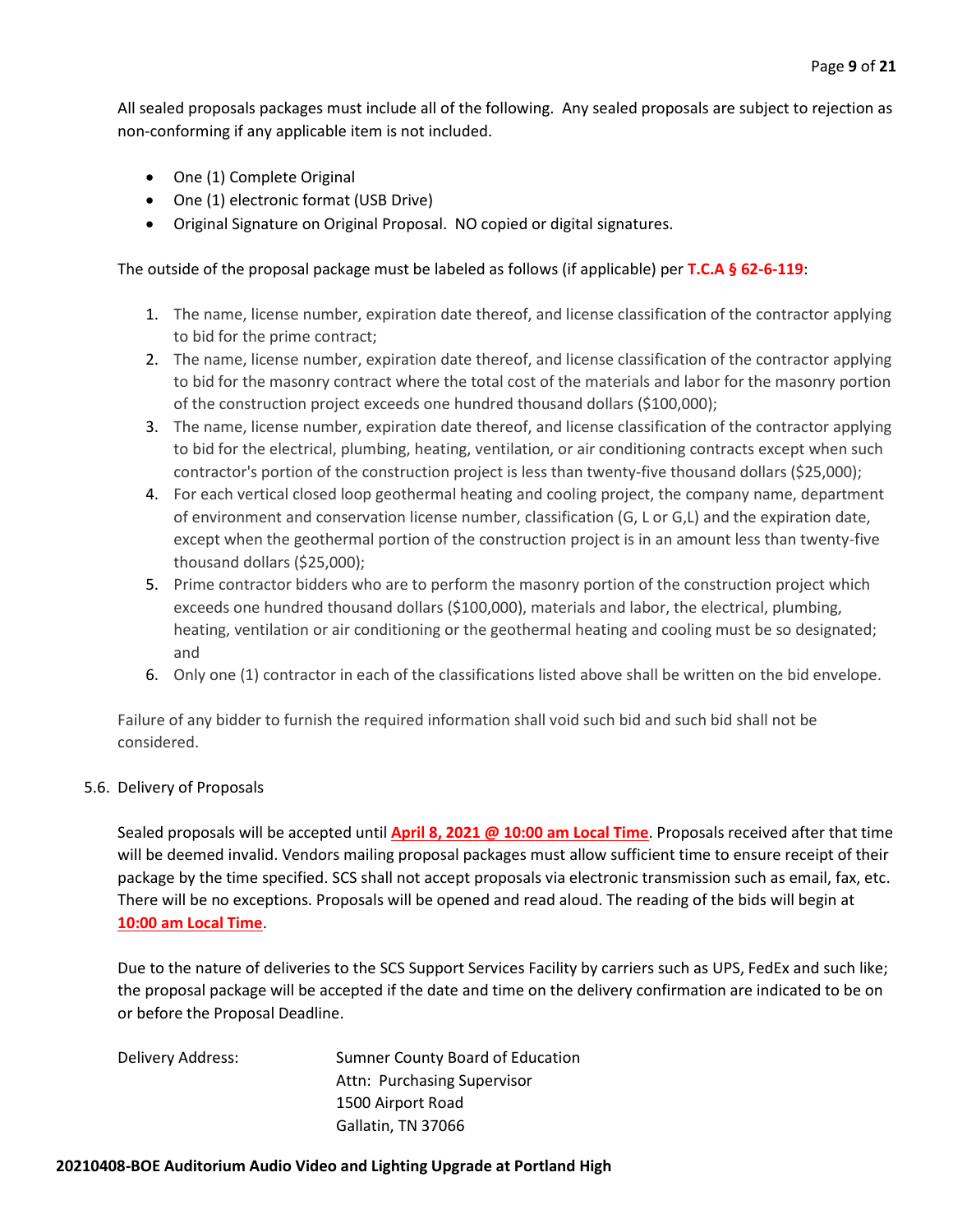#### 5.7. Evaluation of Proposals

The SCS Purchasing Supervisor will first examine the proposals to reject those that are clearly non-responsive to the stated requirements. Proposers who are determined to be non-responsive and/or non-responsible will be notified of this determination.

The evaluation process will include the following factors:

- Company Experience and Qualifications
	- o The nature and scope of the Proposers business.
	- $\circ$  The number of years the Proposer has been licensed to do business.
	- $\circ$  The number of years the Proposer has been providing the requested services.
	- o How many similarly sized or larger K-12 clients have you contract with?
- Compensation/Price Data
	- o Address all costs associated with performance of the contracted services.
- Past Performance and References
	- $\circ$  Provided a minimum of three (3) client references for similar projects in size and scope successfully completed by Proposer within the last three (3) years. Attachment 6.3.
	- $\circ$  SCS may also consider other sources of pertinent past performance information, including the districts own experience with the Proposer.
- 5.8. Request for Clarification of Proposals

Requests for clarification of proposals shall be distributed by the Purchasing Supervisor in writing (or email).

#### 5.9. Protests

In the event that any interested party finds any part of the listed specifications, terms or conditions to be discrepant, incomplete or otherwise questionable in any respect; it shall be the responsibility of the concerned party to notify the SCS Purchasing Office of such matters immediately upon receipt of the RFP. All notifications must be sent to the Purchasing Supervisor via email at [purchasing@sumnerschools.org.](mailto:purchasing@sumnerschools.org)

Any actual or prospective Proposer who is aggrieved in connection with the RFP or award of a contract may protest to the Purchasing Supervisor and/or the Sumner County Board of Education at its regularly scheduled meeting.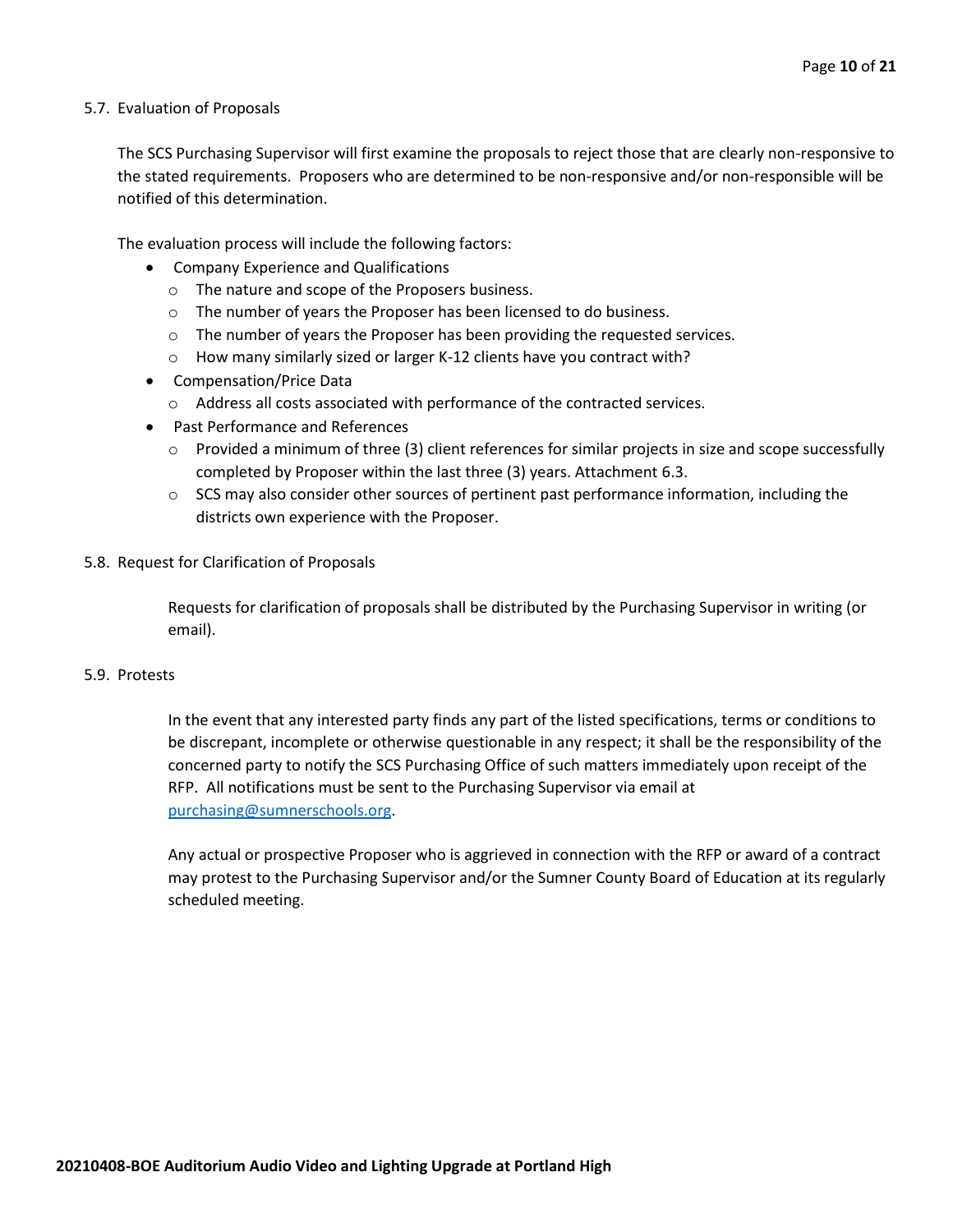#### **ATTACHMENT 6.1 - Contact Information**

| <b>Company Legal Name:</b>                 |  | <u> 1989 - Johann John Stone, markin film yn y brening yn y brening yn y brening yn y brening yn y brening y bre</u> |  |
|--------------------------------------------|--|----------------------------------------------------------------------------------------------------------------------|--|
| <b>Company Official Address:</b>           |  |                                                                                                                      |  |
|                                            |  |                                                                                                                      |  |
|                                            |  |                                                                                                                      |  |
| Company Web Site (URL):                    |  |                                                                                                                      |  |
|                                            |  |                                                                                                                      |  |
| Contact Person for project administration: |  |                                                                                                                      |  |
|                                            |  |                                                                                                                      |  |
|                                            |  |                                                                                                                      |  |
|                                            |  |                                                                                                                      |  |
|                                            |  |                                                                                                                      |  |
| (office)                                   |  |                                                                                                                      |  |
|                                            |  | (mobile)                                                                                                             |  |
|                                            |  |                                                                                                                      |  |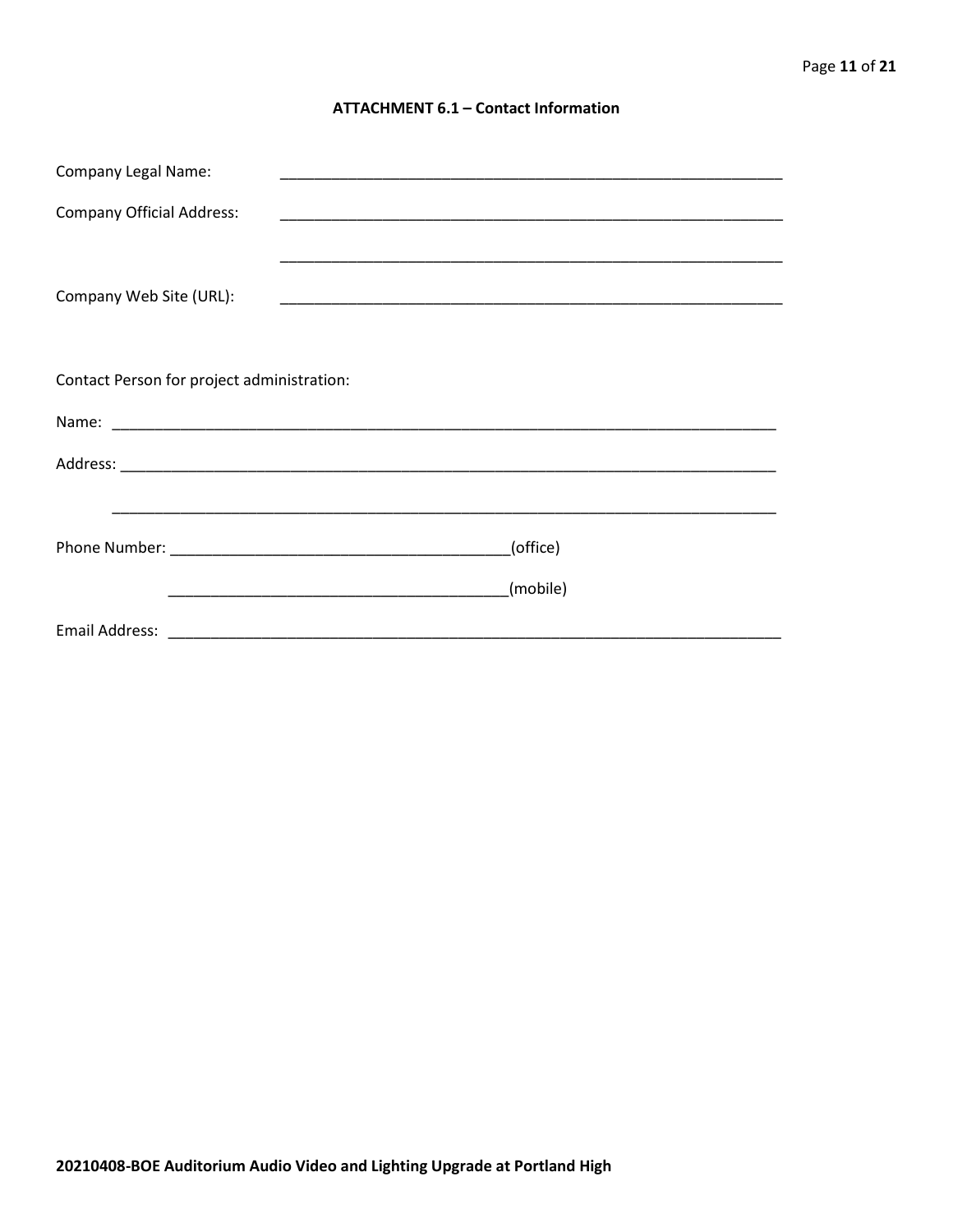

Attn: Purchasing Supervisor 1500 Airport Road Gallatin, TN 37066

#### **ATTACHMENT 6.2 – Bid Form/Certification**

Date \_\_\_\_\_\_\_\_\_\_\_\_\_\_\_\_\_\_\_\_\_\_\_\_\_\_\_\_\_\_\_\_

| <b>DESCRIPTION</b> | <b>COST</b> |
|--------------------|-------------|
| 1. Audio System    |             |
| 2. Lighting System |             |
| <b>GRAND TOTAL</b> |             |

By checking this box, Proposer agrees that SCS reserves the right to extend the terms, conditions and prices of this contract to other Institutions (such as State, Local and/or Public Agencies) who express an interest in participating in any contract that results from this RFP. Each of the piggyback Institutions will issue their own purchasing documents for the goods/service. Proposer agrees that SCS shall bear no responsibility or liability for any agreements between Proposer and the other Institution(s) who desire to exercise this option.

By Signing below, Proposer certifies they have carefully examined all instructions, requirements, specifications, terms and conditions of the RFP and certifies:

- It is a reputable company regularly engaged in providing goods and/or services necessary to meet the requirements, specifications, terms and conditions of the RFP.
- All statements, information and representations prepared and submitted in response to the RFP are current, complete, true and accurate. Proposer acknowledges that the Sumner County Board of Education (SCS) will rely on such statements, information and representations in selecting the successful proposer(s).
- That the prices quoted shall be SCSs pricing for the products and/or service.
- It shall be bound by all statements, representations, warranties and guarantees made in its proposal.
- Proposer acknowledges that the contract may be canceled if any conflict of interest or appearance of a conflict of interest is discovered by SCS, in its sole discretion.
- All purchase orders must be duly authorized and executed by SCS and subject to the terms and conditions of the RFP.

| Title<br><u> 1989 - Andrea Andrew Maria (h. 1989).</u> |
|--------------------------------------------------------|
|                                                        |
| Vendor Legal Name                                      |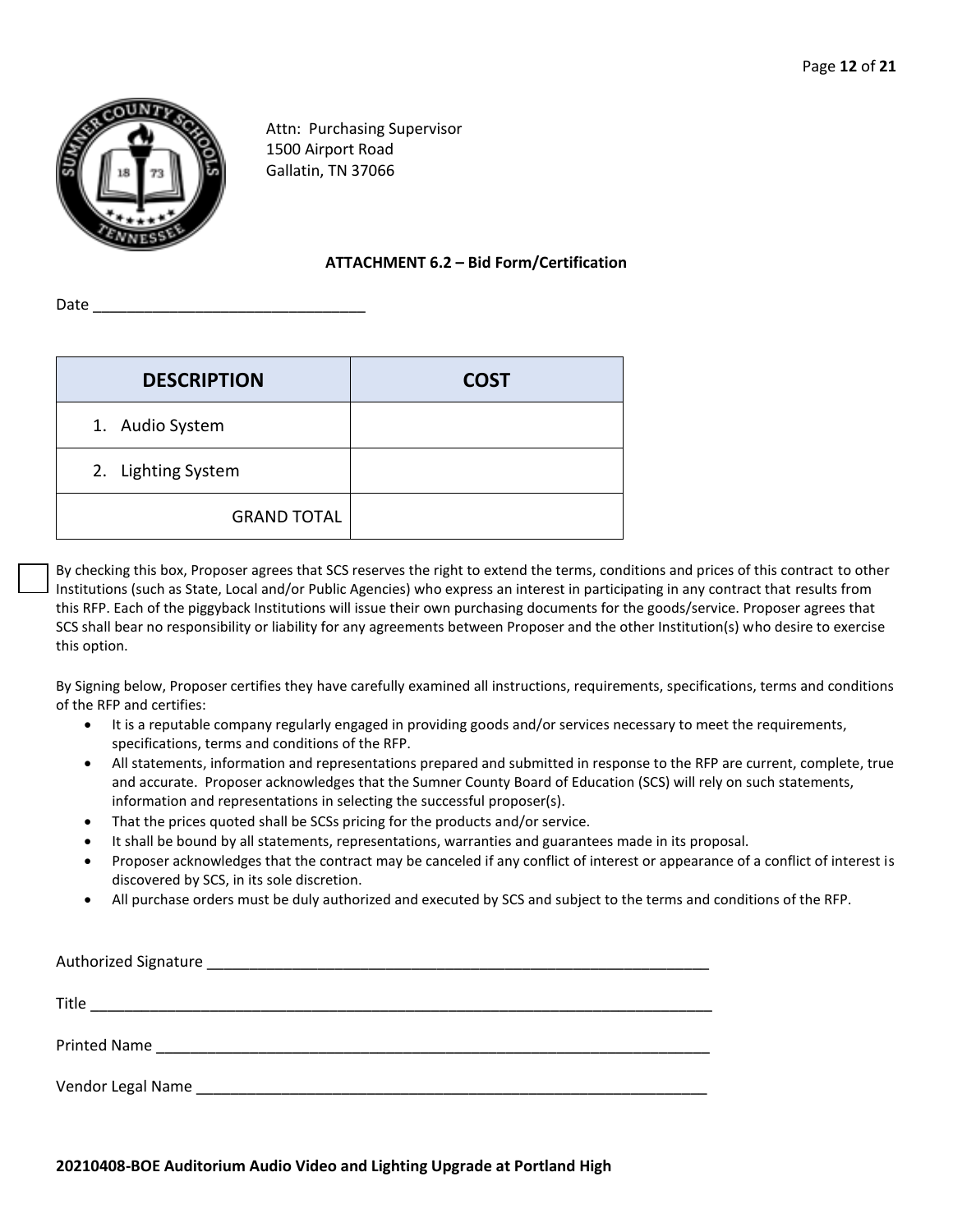#### **ATTACHMENT 6.3 - References**

| 1. |                           |  |
|----|---------------------------|--|
|    |                           |  |
|    |                           |  |
|    |                           |  |
|    |                           |  |
|    |                           |  |
| 2. |                           |  |
|    |                           |  |
|    |                           |  |
|    |                           |  |
|    |                           |  |
|    |                           |  |
| 3. |                           |  |
|    |                           |  |
|    |                           |  |
|    |                           |  |
|    |                           |  |
|    |                           |  |
|    | 4. Project Name/Location: |  |
|    |                           |  |
|    |                           |  |
|    |                           |  |
|    |                           |  |
|    |                           |  |

\*Proposers may copy this page and submit additional references.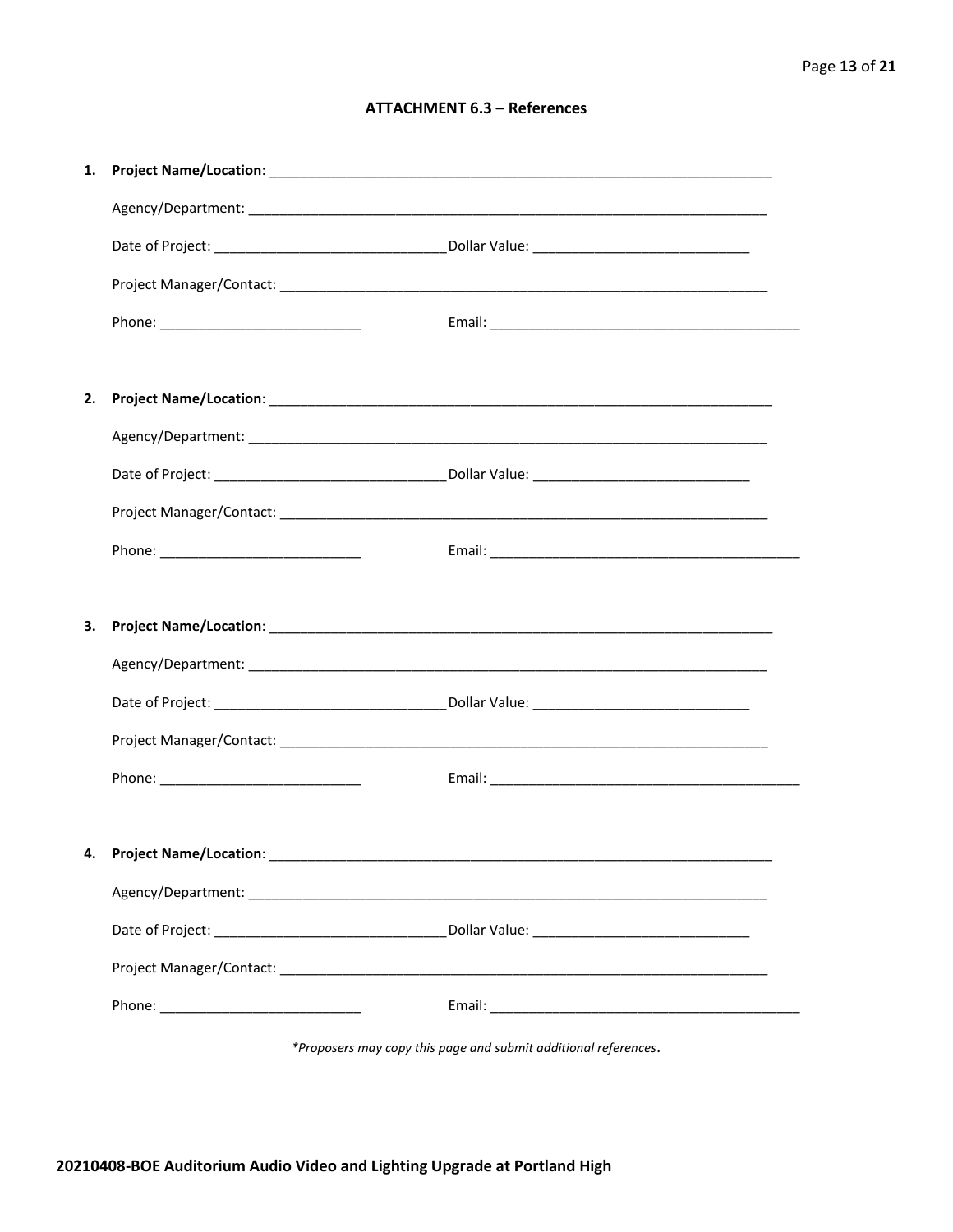#### **ATTACHMENT 6.4 – Certification of Non-Collusion & Debarment or Suspension**

The undersigned Proposer certifies that they are duly authorized to execute this contract, that this company, corporation, firm, partnership or individual has not prepared this proposal in collusion with any other respondent, and that the contents of this proposal as to prices, terms or conditions of said proposal have not been communicated by the undersigned nor by any employee or agent to any other person engaged in this type of business prior to the official opening of this proposal.

The undersigned Proposer certifies, to the best of its knowledge and belief, that it and its principals:

- Are not presently debarred, suspended, proposed for debarment, declared ineligible or voluntarily excluded from participation in transactions under federal non-procurement programs by any federal department or agency;
- Have not, within the three-year period preceding the proposal, had one or more public transactions (federal, state or local) terminated for cause or default; and
- Are not presently indicated or otherwise criminally or civilly charged by a government entity (federal, state or local) and have not, within the three-year period preceding the bid, been convicted or had a civil judgement rendered against it:
	- $\circ$  For the commission of fraud or a criminal offense in connection with obtaining, attempting to obtain or performing a public transaction (federal, state or local) or a procurement contract under such a public transaction;
	- $\circ$  For the violation of federal or state antitrust statutes, including those proscribing price fixing between competitors, the allocation of customers between competitors, or bid rigging; or
	- o For the commission of embezzlement, theft, forgery, bribery, falsification or destruction of records, making false statements, or receiving stolen property.

I understand that a false statement on this certification may be grounds for the rejection of this proposal or the termination of the award. In addition, under 18 U.S.C. 1001, a false statement may result in a fine of up to \$10,000 or imprisonment for up to five years, or both.

Company: \_\_\_\_\_\_\_\_\_\_\_\_\_\_\_\_\_\_\_\_\_\_\_\_\_\_\_\_\_\_\_\_\_\_\_\_\_\_\_\_\_\_\_\_\_\_\_\_\_\_\_\_\_\_\_\_\_\_\_\_\_\_\_\_\_\_\_\_\_\_\_\_\_\_\_\_

Respondent Signature: \_\_\_\_\_\_\_\_\_\_\_\_\_\_\_\_\_\_\_\_\_\_\_\_\_\_\_\_\_\_\_\_\_\_\_\_\_\_\_\_\_\_\_\_\_\_\_\_\_\_\_\_\_\_\_\_\_\_\_\_\_\_\_\_\_\_

Respondent (Print Name & Title): \_\_\_\_\_\_\_\_\_\_\_\_\_\_\_\_\_\_\_\_\_\_\_\_\_\_\_\_\_\_\_\_\_\_\_\_\_\_\_\_\_\_\_\_\_\_\_\_\_\_\_\_\_\_\_\_\_

Date: \_\_\_\_\_\_\_\_\_\_\_\_\_\_\_\_\_\_\_\_\_\_\_\_\_\_\_\_\_\_\_\_\_\_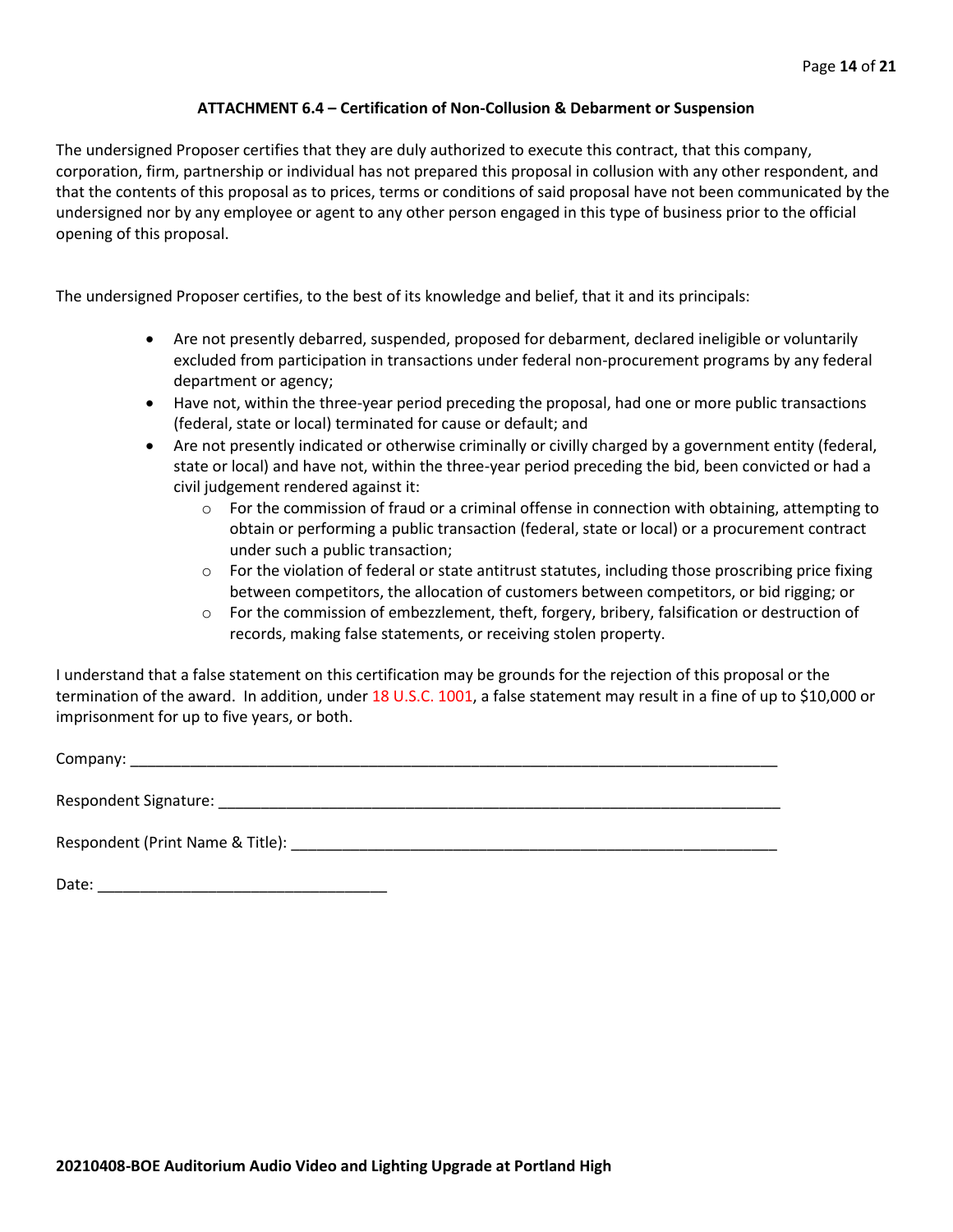#### **ATTACHMENT 6.5 – Attestation Re Personnel**

### **ATTESTATION RE PERSONNEL USED IN CONTRACT PERFORMANCE**

| CONTRACTOR LEGAL ENTITY NAME:                                          |  |
|------------------------------------------------------------------------|--|
| FEDERAL EMPLOYER IDENTIFICATION NUMBER:<br>(or Social Security Number) |  |

**The Contractor, identified above, does hereby attest, certify, warrant and assure that the Contractor shall not knowingly utilize the services of an illegal immigrant in the performance of this Contract and shall not knowingly utilize the services of any subcontractor who will utilize the services of an illegal immigrant in the performance of this Contract, T.C.A. § 12-3-309.**

SIGNATURE & DATE:

*NOTICE: This attestation MUST be signed by an individual empowered to contractually bind the Contractor.*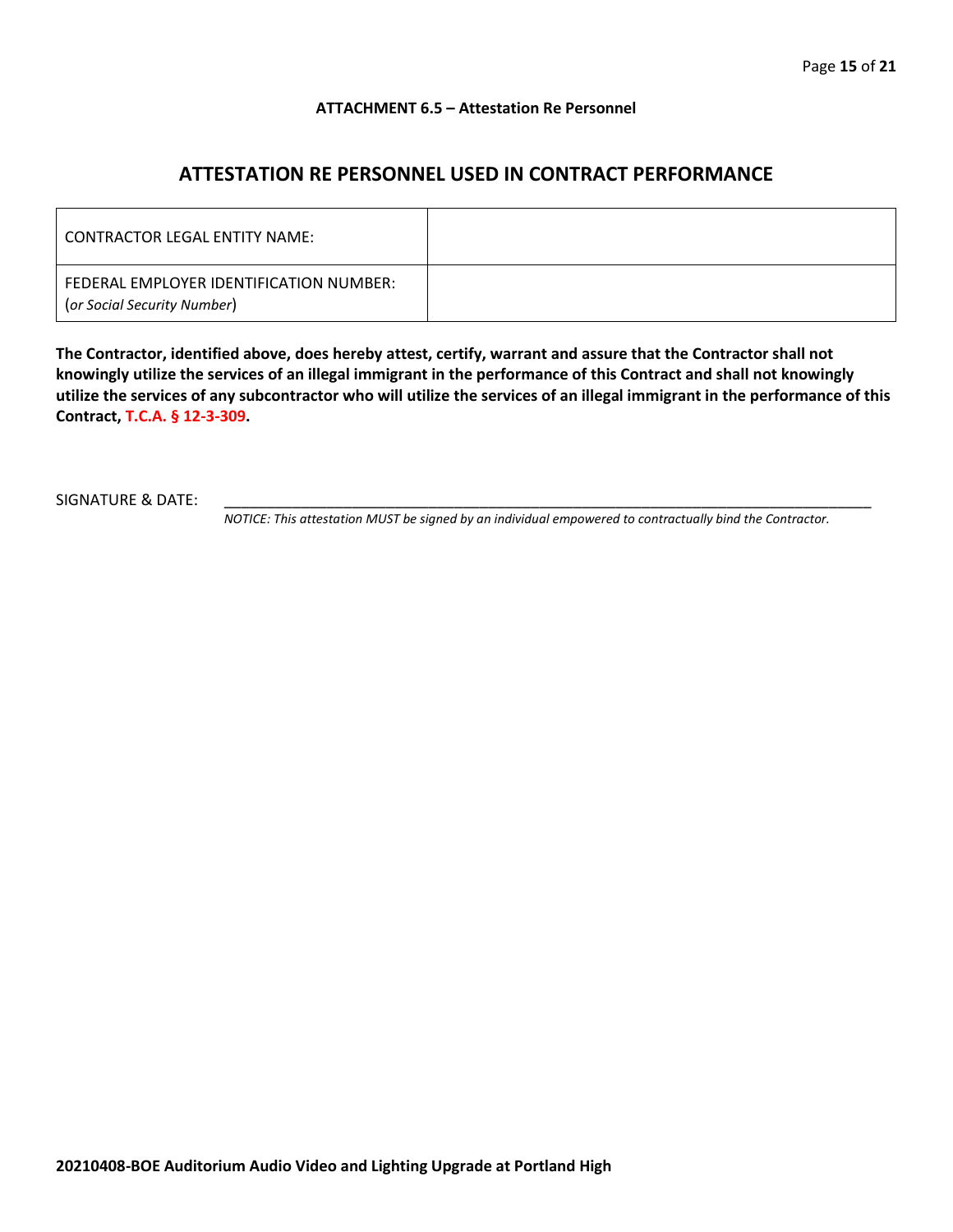#### **ATTACHMENT 6.6 – Drug Free Workplace Affidavit**

The Sumner County Board of Education is committed to maintaining a safe and productive work environment for its employees and to providing high quality service to its citizens. The goal of this policy is for Sumner County Board of Education employees and contractors to remain, or become and remain, drug-free. Abuse and dependency on alcohol and/or drugs can seriously affect the health of employees, contractors and citizens, jeopardize personal safety, impact the safety of others and impair job performance.

STATE OF

**COUNTY OF** \_\_\_\_\_\_\_\_\_\_\_\_\_\_\_\_\_\_\_\_\_\_\_\_\_\_\_\_\_\_\_\_\_

The undersigned, principal officer of

an employer of five (5) or more employees contracting with Sumner County Board of Education to provide goods or services, hereby states under oath as follows:

- 1. The undersigned is a principal officer of (hereinafter referred to as the "Company") and is duly authorized to execute this Affidavit on behalf of the Company.
- 2. The Company submits this Affidavit pursuant to **T.C.A. § 50-9-113**, which requires each employer with no less than five (5) employees receiving pay who contracts with the state and any local government to provide contracted services to submit an affidavit stating that such employer has a drug-free workplace program that complies with Title 50, Chapter 9 of the *Tennessee Code Annotated*.
- 3. The Company is in compliance with **T.C.A. § 50-9-113** and all applicable Federal Laws, Rules and Regulations requiring a drug-free workplace program.

Further affiant saith not.

| <b>Principal Officer:</b>                                                                                                                                                                        |           |
|--------------------------------------------------------------------------------------------------------------------------------------------------------------------------------------------------|-----------|
| <b>STATE OF</b>                                                                                                                                                                                  |           |
| <b>COUNTY OF</b>                                                                                                                                                                                 |           |
| Before me personally appeared                                                                                                                                                                    | with whom |
| I am personally acquainted (or proved to me on the basis of satisfactory evidence) and who acknowledged that such<br>person executed the foregoing affidavit for the purposes therein contained. |           |

Witness my hand and seal at office this \_\_\_\_\_\_\_\_\_\_\_\_\_ day of \_\_\_\_\_\_\_\_\_\_\_\_\_\_\_\_\_\_\_\_\_, 20\_\_\_\_.

\_\_\_\_\_\_\_\_\_\_\_\_\_\_\_\_\_\_\_\_\_\_\_\_\_\_\_\_\_\_\_\_\_\_\_\_\_\_\_\_\_\_\_\_\_\_\_\_ Notary Public

My commission expires: \_\_\_\_\_\_\_\_\_\_\_\_\_\_\_\_\_\_\_\_\_\_\_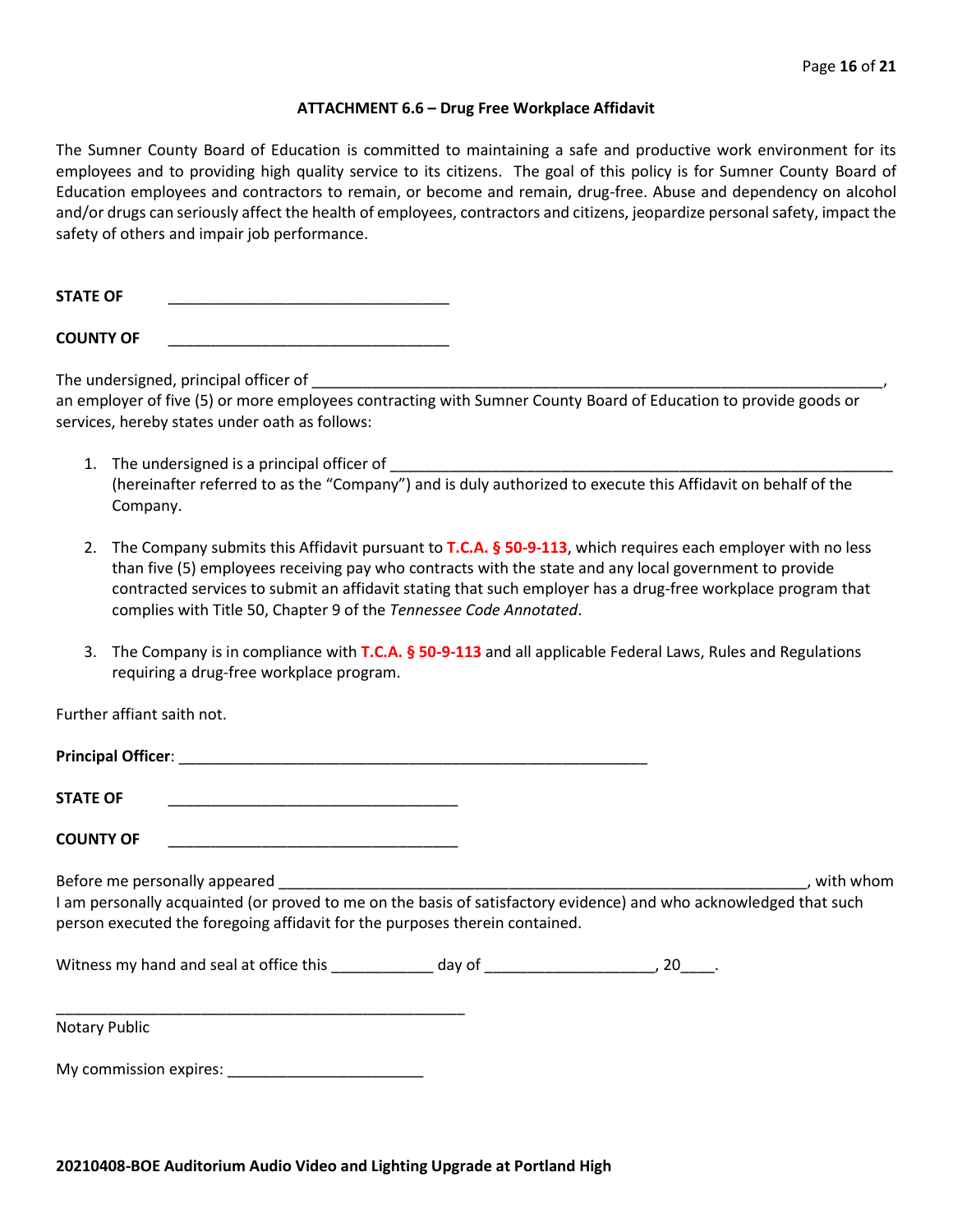#### **ATTACHMENT 6.7 – W9**

|                                                                                                                                                                                                                                                                                                                                                                                                                                                                                                                                                                                                                                                                                                                                                                                                                                                                                                                                                                                                                                                                                                                                                                                                                                                                                                                                                                                                                                                                                                                                                                                                                                                                                                                                                                                                                                                                                                                                                                                                                                                                                                                                                                                                                                                                                                                                                                                                                                                                                                                                                              | <b>Request for Taxpayer</b><br>(Rev. December 2014)<br><b>Identification Number and Certification</b><br>Department of the Treasury<br>Internal Revenue Service<br>1 Name (as shown on your income tax return). Name is required on this line; do not leave this line blank.                                                                                                                             |                                                                                                                                                     |                                                                                                                                                                                                                                       |  |                                                                                                                                                                         |  |  | Give Form to the<br>requester. Do not<br>send to the IRS. |  |  |                         |  |
|--------------------------------------------------------------------------------------------------------------------------------------------------------------------------------------------------------------------------------------------------------------------------------------------------------------------------------------------------------------------------------------------------------------------------------------------------------------------------------------------------------------------------------------------------------------------------------------------------------------------------------------------------------------------------------------------------------------------------------------------------------------------------------------------------------------------------------------------------------------------------------------------------------------------------------------------------------------------------------------------------------------------------------------------------------------------------------------------------------------------------------------------------------------------------------------------------------------------------------------------------------------------------------------------------------------------------------------------------------------------------------------------------------------------------------------------------------------------------------------------------------------------------------------------------------------------------------------------------------------------------------------------------------------------------------------------------------------------------------------------------------------------------------------------------------------------------------------------------------------------------------------------------------------------------------------------------------------------------------------------------------------------------------------------------------------------------------------------------------------------------------------------------------------------------------------------------------------------------------------------------------------------------------------------------------------------------------------------------------------------------------------------------------------------------------------------------------------------------------------------------------------------------------------------------------------|----------------------------------------------------------------------------------------------------------------------------------------------------------------------------------------------------------------------------------------------------------------------------------------------------------------------------------------------------------------------------------------------------------|-----------------------------------------------------------------------------------------------------------------------------------------------------|---------------------------------------------------------------------------------------------------------------------------------------------------------------------------------------------------------------------------------------|--|-------------------------------------------------------------------------------------------------------------------------------------------------------------------------|--|--|-----------------------------------------------------------|--|--|-------------------------|--|
| $\sim$<br>Specific Instructions on page                                                                                                                                                                                                                                                                                                                                                                                                                                                                                                                                                                                                                                                                                                                                                                                                                                                                                                                                                                                                                                                                                                                                                                                                                                                                                                                                                                                                                                                                                                                                                                                                                                                                                                                                                                                                                                                                                                                                                                                                                                                                                                                                                                                                                                                                                                                                                                                                                                                                                                                      | 2 Business name/disregarded entity name, if different from above<br>3 Check appropriate box for federal tax classification; check only one of the following seven boxes:<br>C Corporation S Corporation Partnership<br>Individual/sole proprietor or<br>Trust/estate<br>single-member LLC<br>Limited liability company. Enter the tax classification (C=C corporation, S=S corporation, P=partnership) ▶ |                                                                                                                                                     |                                                                                                                                                                                                                                       |  | 4 Exemptions (codes apply only to<br>certain entities, not individuals; see<br>instructions on page 3):<br>Exempt payee code (if any)<br>Exemption from FATCA reporting |  |  |                                                           |  |  |                         |  |
| Print or type<br>See                                                                                                                                                                                                                                                                                                                                                                                                                                                                                                                                                                                                                                                                                                                                                                                                                                                                                                                                                                                                                                                                                                                                                                                                                                                                                                                                                                                                                                                                                                                                                                                                                                                                                                                                                                                                                                                                                                                                                                                                                                                                                                                                                                                                                                                                                                                                                                                                                                                                                                                                         | Other (see instructions) ▶<br>6 City, state, and ZIP code                                                                                                                                                                                                                                                                                                                                                | the tax classification of the single-member owner.<br>5 Address (number, street, and apt. or suite no.)<br>7 List account number(s) here (optional) | Note. For a single-member LLC that is disregarded, do not check LLC; check the appropriate box in the line above for<br>code (if any)<br>(Applies to accounts maintained outside the U.S.)<br>Requester's name and address (optional) |  |                                                                                                                                                                         |  |  |                                                           |  |  |                         |  |
| Part I<br><b>Taxpayer Identification Number (TIN)</b><br>Social security number<br>Enter your TIN in the appropriate box. The TIN provided must match the name given on line 1 to avoid<br>backup withholding. For individuals, this is generally your social security number (SSN). However, for a<br>resident alien, sole proprietor, or disregarded entity, see the Part I instructions on page 3. For other<br>entities, it is your employer identification number (EIN). If you do not have a number, see How to get a<br>TIN on page 3.<br>or<br>Note. If the account is in more than one name, see the instructions for line 1 and the chart on page 4 for<br>guidelines on whose number to enter.                                                                                                                                                                                                                                                                                                                                                                                                                                                                                                                                                                                                                                                                                                                                                                                                                                                                                                                                                                                                                                                                                                                                                                                                                                                                                                                                                                                                                                                                                                                                                                                                                                                                                                                                                                                                                                                    |                                                                                                                                                                                                                                                                                                                                                                                                          |                                                                                                                                                     |                                                                                                                                                                                                                                       |  |                                                                                                                                                                         |  |  | <b>Employer identification number</b>                     |  |  |                         |  |
| Certification<br>Part II<br>Under penalties of perjury, I certify that:<br>1. The number shown on this form is my correct taxpayer identification number (or I am waiting for a number to be issued to me); and<br>2. I am not subject to backup withholding because: (a) I am exempt from backup withholding, or (b) I have not been notified by the Internal Revenue<br>Service (IRS) that I am subject to backup withholding as a result of a failure to report all interest or dividends, or (c) the IRS has notified me that I am<br>no longer subject to backup withholding; and<br>3. I am a U.S. citizen or other U.S. person (defined below); and<br>4. The FATCA code(s) entered on this form (if any) indicating that I am exempt from FATCA reporting is correct.<br>Certification instructions. You must cross out item 2 above if you have been notified by the IRS that you are currently subject to backup withholding<br>because you have failed to report all interest and dividends on your tax return. For real estate transactions, item 2 does not apply. For mortgage<br>interest paid, acquisition or abandonment of secured property, cancellation of debt, contributions to an individual retirement arrangement (IRA), and<br>generally, payments other than interest and dividends, you are not required to sign the certification, but you must provide your correct TIN. See the<br>instructions on page 3.                                                                                                                                                                                                                                                                                                                                                                                                                                                                                                                                                                                                                                                                                                                                                                                                                                                                                                                                                                                                                                                                                                                    |                                                                                                                                                                                                                                                                                                                                                                                                          |                                                                                                                                                     |                                                                                                                                                                                                                                       |  |                                                                                                                                                                         |  |  |                                                           |  |  |                         |  |
| Sign<br>Here                                                                                                                                                                                                                                                                                                                                                                                                                                                                                                                                                                                                                                                                                                                                                                                                                                                                                                                                                                                                                                                                                                                                                                                                                                                                                                                                                                                                                                                                                                                                                                                                                                                                                                                                                                                                                                                                                                                                                                                                                                                                                                                                                                                                                                                                                                                                                                                                                                                                                                                                                 | Signature of<br>U.S. person $\blacktriangleright$                                                                                                                                                                                                                                                                                                                                                        |                                                                                                                                                     | Date $\blacktriangleright$                                                                                                                                                                                                            |  |                                                                                                                                                                         |  |  |                                                           |  |  |                         |  |
| ● Form 1098 (home mortgage interest), 1098-E (student loan interest), 1098-T<br><b>General Instructions</b><br>(tuition)<br>Section references are to the Internal Revenue Code unless otherwise noted.<br>· Form 1099-C (canceled debt)<br>Future developments. Information about developments affecting Form W-9 (such<br>. Form 1099-A (acquisition or abandonment of secured property)<br>as legislation enacted after we release it) is at www.irs.gov/fw9.<br>Use Form W-9 only if you are a U.S. person (including a resident alien), to<br><b>Purpose of Form</b><br>provide your correct TIN.<br>If you do not return Form W-9 to the requester with a TIN, you might be subject<br>An individual or entity (Form W-9 requester) who is required to file an information<br>to backup withholding. See What is backup withholding? on page 2.<br>return with the IRS must obtain your correct taxpayer identification number (TIN)<br>which may be your social security number (SSN), individual taxpayer identification<br>By signing the filled-out form, you:<br>number (ITIN), adoption taxpayer identification number (ATIN), or employer<br>1. Certify that the TIN you are giving is correct (or you are waiting for a number<br>identification number (EIN), to report on an information return the amount paid to<br>to be issued).<br>you, or other amount reportable on an information return. Examples of information<br>2. Certify that you are not subject to backup withholding, or<br>returns include, but are not limited to, the following:<br>3. Claim exemption from backup withholding if you are a U.S. exempt payee. If<br>· Form 1099-INT (interest earned or paid)<br>applicable, you are also certifying that as a U.S. person, your allocable share of<br>. Form 1099-DIV (dividends, including those from stocks or mutual funds)<br>any partnership income from a U.S. trade or business is not subject to the<br>* Form 1099-MISC (various types of income, prizes, awards, or gross proceeds)<br>withholding tax on foreign partners' share of effectively connected income, and<br>. Form 1099-B (stock or mutual fund sales and certain other transactions by<br>4. Certify that FATCA code(s) entered on this form (if any) indicating that you are<br>brokers)<br>exempt from the FATCA reporting, is correct. See What is FATCA reporting? on<br>page 2 for further information.<br>· Form 1099-S (proceeds from real estate transactions)<br>. Form 1099-K (merchant card and third party network transactions) |                                                                                                                                                                                                                                                                                                                                                                                                          |                                                                                                                                                     |                                                                                                                                                                                                                                       |  |                                                                                                                                                                         |  |  |                                                           |  |  |                         |  |
|                                                                                                                                                                                                                                                                                                                                                                                                                                                                                                                                                                                                                                                                                                                                                                                                                                                                                                                                                                                                                                                                                                                                                                                                                                                                                                                                                                                                                                                                                                                                                                                                                                                                                                                                                                                                                                                                                                                                                                                                                                                                                                                                                                                                                                                                                                                                                                                                                                                                                                                                                              |                                                                                                                                                                                                                                                                                                                                                                                                          | Cat. No. 10231X                                                                                                                                     |                                                                                                                                                                                                                                       |  |                                                                                                                                                                         |  |  |                                                           |  |  | Form W-9 (Rev. 12-2014) |  |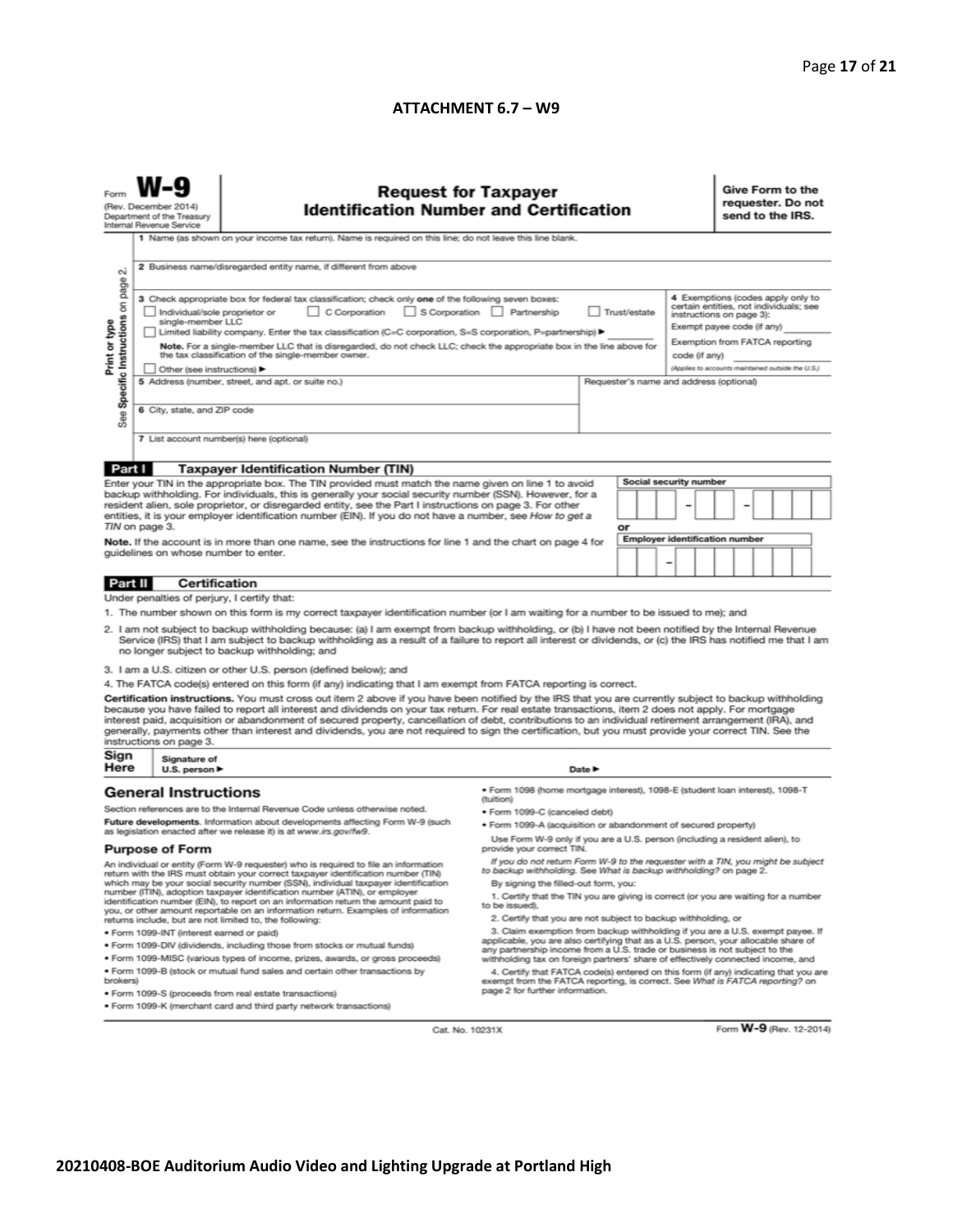#### **ATTACHMENT 6.8 – Standard Terms & Conditions SUMNER COUNTY BOARD OF EDUCATION (SCS)**

#### **1. PREPARATION AND SUBMISSION OF BID.**

- **a.** Failure to examine any drawings**,** specifications, or instructions will be at the proposer's risk. Any deviation from the stated terms, conditions and specifications must be coordinated with and approved in writing by the SCS Purchasing Supervisor.
- **b.** RFP/ITB SUBMITTAL / SIGNATURE: Proposal shall give the full name and business address of the bidder. If the proposer is a corporation, the name shall be stated as it is in the corporate charter. Proposals must be signed in ink by the proposer's authorized agent. Unsigned proposals will be rejected. Proposals are to be sealed and the outside of the envelope is to reference the RFP/ITB number. The person signing the proposal must show their title, and if requested by the institution, must furnish satisfactory proof of his or her authority to bind his or her company in contract. Proposer understands that by submitting a proposal with an authorized signature, it shall constitute an offer to SCS. Proposals must be typewritten or in ink; otherwise they may not be considered. Purchase orders will be issued to the firm name appearing on the W9. Electronic submissions via email, fax, etc. shall not be accepted.
- **c.** SCS is not responsible for any costs incurred by any vendor pursuant to the RFP/ITB. The vendor shall be responsible for all costs incurred in connection with the preparation and submission of its proposal.
- **d.** All proposers must be in compliance with T.C.A. § 62-6-119 at the time of proposal submission and provide evidence of compliance with the applicable provisions of the chapter before such proposal may be considered.
- **e.** Proposals are to be received in the location designated in the RFP/ITB no later than the specified date and time. Late submissions will NOT be opened or considered.
- **f.** No erasures permitted. Errors may be crossed out and corrections printed in ink or typewritten adjacent to error and must be initialed in ink by person signing the proposal.
- **g.** Specifications: Reference to available specifications shall be sufficient to make the terms of the specifications binding on the proposer. The use of the name of a manufacturer, or any special brand or make in describing an item does not restrict the proposer to that manufacturer or specific article, unless specifically stated. Comparable products of other manufacturers will be considered if proof of compatibility is contained in the proposal. Proposers are required to notify SCSs Purchasing Supervisor whenever specifications/procedures are not perceived to be fair and open. The articles on which the proposal is submitted must be equal or superior to that specified. Informative and Descriptive Literature: The proposer must show brand or trade names of the articles proposed, when applicable. It shall be the responsibility of the proposer, including proposer's whose product is referenced, to furnish with the proposer such specifications, catalog pages, brochures or other data as will provide an adequate basis for determining the quality and functional capabilities of the product offered. Failure to provide this data may be considered valid justification for rejection of proposer.
- **h.** Samples: Samples of items when called for, must be furnished free of expense, and if not destroyed will, upon proposer's request within ten (10) days of RFP/ITB opening, be returned at the proposer's expense. Each sample must be labeled with the proposer's name, manufacturer's brand name and number, RFP/ITB number and item reference.
- **i.** Time of Performance: The number of calendar days in which delivery is to be made after receipt of order shall be stated in the RFP/ITB and may be a factor in making an award, price notwithstanding. If no delivery time is stated in the bid, bidder agrees that delivery is to be made within two weeks (10 business days) of order.
- **j.** Transportation and delivery charges should be included in the price and be fully prepaid by the vendor to the destination specified in the RFP/ITB. Proposal prices shall include delivery of all items F.O.B. destination.
- **k.** New materials and supplies must be delivered unless otherwise specifically stated in the RFP/ITB.
- **l.** Alternate/multiple bids will not be considered unless specifically called for in the RFP/ITB.
- **m.** Only proposals submitted on RFP/ITB forms furnished by SCS will be considered.
- n. By signing this RFP/ITB where indicated, the proposer agrees to strictly abide by all applicable local, state and federal statutes and regulations. The proposer further certifies that this proposer is made without collusion or fraud.
- **o.** Error in Proposal. In case of error in the extension of prices in the proposal, the unit price will govern. Late submissions will NOT be opened or considered. Proposers are cautioned to verify their proposals before submission, as amendments received after the RFP/ITB deadline will not be considered. No proposals shall be altered, amended or withdrawn after opening. After proposal opening, a proposer may withdraw a proposal only when there is obvious clerical error such as a misplaced decimal point, or when enforcement of the proposal would impose unconscionable hardship due to an error in the proposal resulting in a quotation substantially below the other proposals received. Proposal withdrawals will be considered only upon written request of the proposer.
- **2. OPEN RECORDS.** In order to comply with the provisions of the Tennessee Open Records Act, all proposals will be publicly opened and are subject to public inspection after the award upon written request. Proposers may be present at RFP/ITB opening. Summary information will be posted the SCS website, www.sumnerschools.org under the Invitation to Bid link.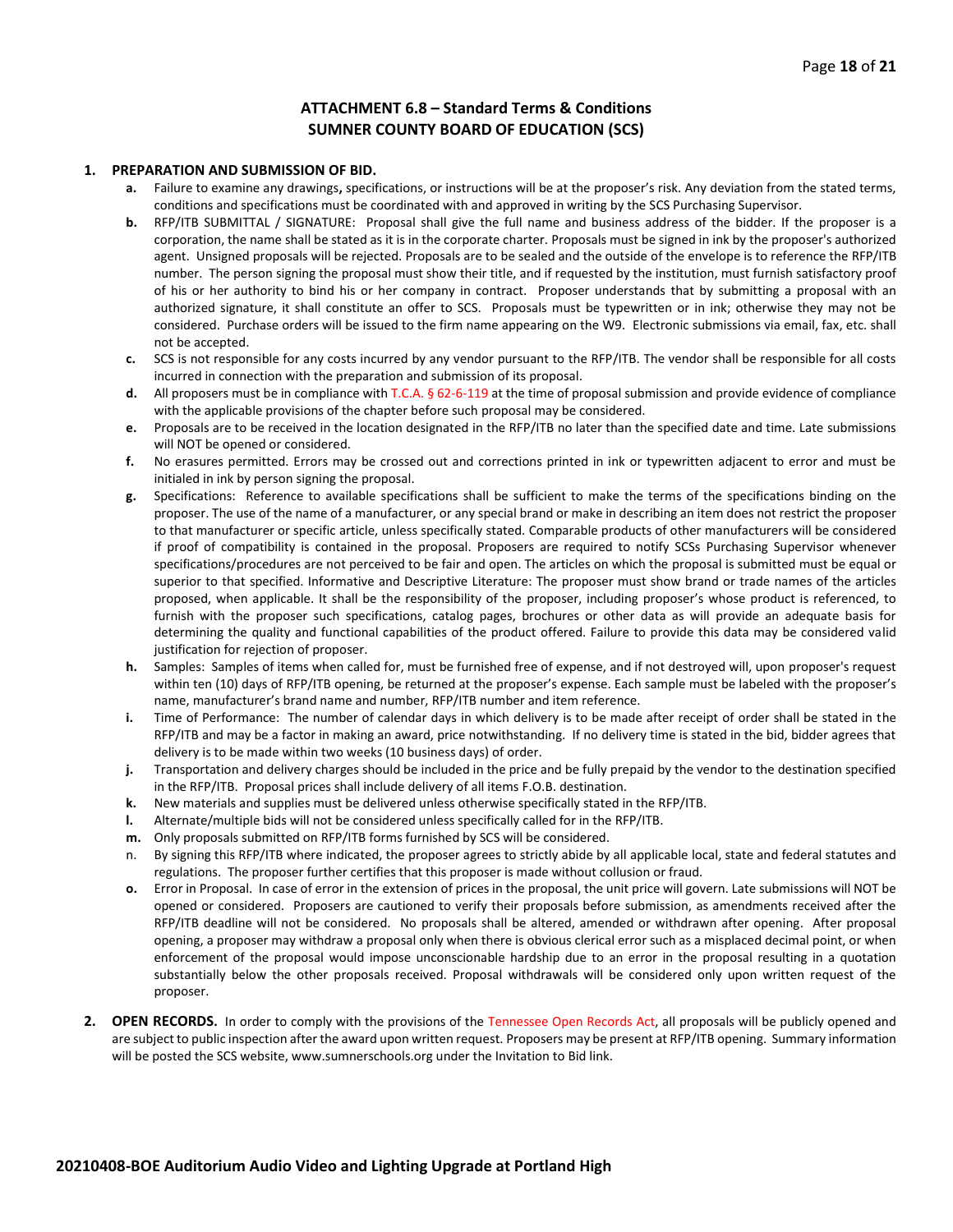- **3. ACCEPTANCE AND AWARD.** SCS reserves the right to reject any and all proposals and to waive any informality in proposals and, unless otherwise specified by the proposer to accept any item in the proposal. Action to reject all proposals shall be taken for unreasonably high prices, errors in the proposal documents, cessation of need, unavailability of funds, or any other reason approved by SCS.
	- a. Contracts and purchases will be made with the lowest, responsive, responsible, qualified proposer. The quality of the articles to be supplied, their conformity with the specifications, their suitability to the requirements of the Institution, cash discount offered, and the delivery terms will be taken into consideration.
	- b. Any deviation from these stated terms, specifications and conditions must be coordinated with and approved in writing by the Purchasing Supervisor.
	- c. Prices quoted on the response (if any) are to be considered firm and binding until the said equipment, supplies or services are in the possession of SCS.
	- d. SCS reserves the right to order more or less than the quantity listed in the proposal.
	- e. If a proposer fails to state a time within which a proposal must be accepted, it is understood and agreed that SCS shall have ninety (90) days to accept.
	- f. No purchase or contract is authorized or valid until the issuance of a SCS purchase order in accordance with SCS policy. No SCS employee is authorized to purchase equipment, supplies or services prior to the issuance of such a purchase order.
	- g. The contract may not be assigned without written SCS consent.
	- h. If the appropriate space is marked on the RFP/ITB, other Institutions (such as State, Local and/or Public Agencies) may purchase off the contract during the same period as SCS.
	- i. The awarded proposer will be required to post a performance and payment bond in the amount of 25% of the contract price if it exceeds \$100,000 as stated by T.C.A. §12-4-201.
	- j. If the project cost is in excess of \$25,000 a performance bond must be secured by the requesting part in an amount equal to the market improvement value.
	- k. By submission of this bid and signature thereof, the Bidder acknowledges compliance with the provisions of Public Chapter No. 587 / Senate Bill No. 2048 (Employee Background Check). The Bidder further agrees to submit a formal certification thereof prior to commencing work.
- **4. PAYMENT**. Payment terms must be specified in the proposal, including any discounts for early payment. Partial payments will not be approved unless justification for such payment can be shown. Terms will be NET 30 days. Payment will not be made until the conditions and specifications of the RFP/ITB are inspected and approved as conforming by persons appointed by SCS.
- **5. DEFAULT OF SELECTED VENDOR.** In case of vendor default, SCS may procure the articles or services from other sources and hold the defaulting vendor responsible for any resulting cost. If the awarded vendor violates any terms of their response, the contract, SCS policy or any law, they may be disqualified from proposing for a period of two years for minor violations or longer for major violations. Proposals from disqualified proposers will not be accepted during the period of disqualification.
- **6. INSPECTION OF PURCHASES.** Articles received which are not equivalent will not be accepted and will be picked up by the vendor or returned to vendor, shipping charges collect. SCS shall have a reasonable period in which to inspect and accept or reject materials without liability. If necessity requires SCS to use nonconforming materials, an appropriate reduction in payment may be made.
- **7. TAXES.** SCS is tax exempt; do not include taxes in quotation. Vendors making improvements or additions to or performing repair work on real property for SCS are liable for any applicable sales or use tax on tangible personal property used in connection with the contract or furnished to vendors by the state for use under the contract.
- **8. NONDISCRIMINATION.** SCS is an equal opportunity employer. SCS and bidder agree to comply with Titles VI and VII of the Civil Rights Act of 1964, Title IX of the Education Amendments of 1972, Section 504 of the Rehabilitation Act of 1973, Executive Order 11,246, the Americans with Disabilities Act of 1990, if applicable, and the related regulations to each. Each party assures that it will not discriminate against any individual including, but not limited to employees or applicants for employment and/or students, because of race, religion, creed, color, sex, age, disability, veteran status or national origin. In the event that any claims should arise with regards to violations of any such local, state or federal law, statues, rule or regulations, the vendor will indemnify and hold SCS harmless for any damages, including court costs or attorney fees, which might be incurred.
- **9. PROHIBITIONS/NO VENDOR CONTRACT FORM.** Acceptance of gifts from vendors is prohibited. T.C.A. §12-4-106. The contract documents for purchase under this RFP/ITB shall consist of the successful proposer's bid and SCSs purchase order. The proposer may request exceptions to terms and conditions and/or request SCS to accept other terms and conditions by means of subsequent documents such as invoices, warranty agreements, license agreements, etc. All subsequent documents shall be open to revision for impermissible language. SCS reserves the right to render the proposal unresponsive and subject the proposal to rejection if successful terms cannot be negotiated.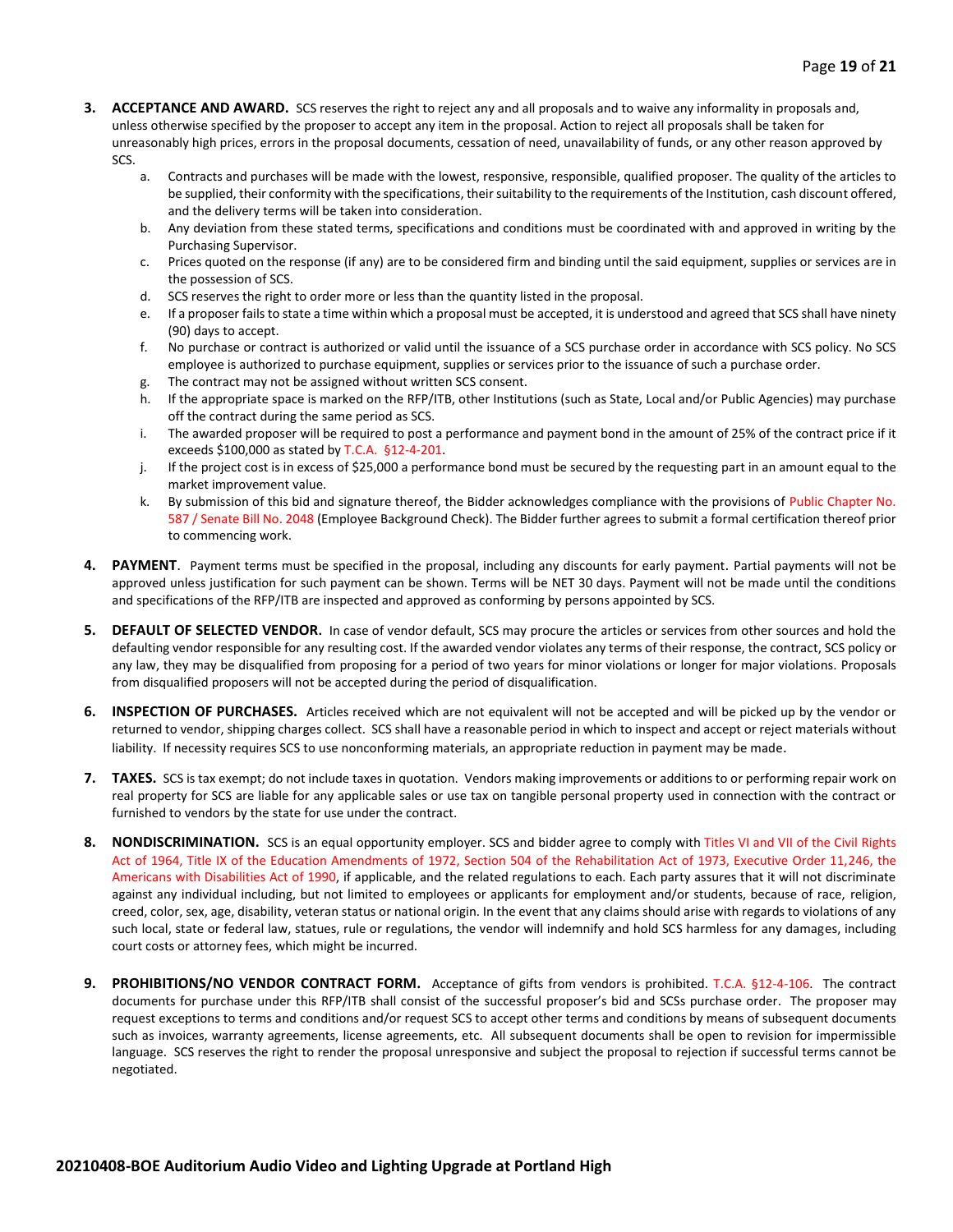- **10. PROHIBITION ON HIRING ILLEGAL IMMIGRANTS.** Tennessee Public Chapter No. 878 of 2006, T.C.A. §12-3-309, requires that Contractor attest in writing that Contractor will not knowingly utilize the services of illegal immigrants in the performance of this Contract and will not knowingly utilize the services of any subcontractor, if permitted under this Contract, who will utilize the services of illegal immigrants in the performance of this Contract. The attestation shall be made on the form, Attestation re Personnel Used in Contract Performance ("the Attestation"), which is attached and hereby incorporated by this reference.
- **11. SALES AND USE TAX.** Before the Purchase Order/Contract resulting from this RFP/ITB is signed, the apparent successful proposer must be registered with the Department of Revenue for the collection of Tennessee sales and use tax as required by T.C.A. §12-3-306.
- **12. ASSIGNMENT.** Neither the vendor nor SCS may assign this agreement without prior written consent of the other party.
- **13. LIABILITIES.** The vendor shall indemnify SCS against liability for any suits, actions or claims of any character arising from or relating to the performance under this agreement by the vendor or its subcontractors. SCS has no obligation for the payment of any judgement or the settlement of any claim made against the vendor or its subcontractors as a result of obligations under this contract.
- **14. APPLICABLE LAW.** Any contract shall be interpreted under the laws and statutes of the State of Tennessee. SCS does not enter into contracts which provide for mediation or arbitration. Any action arising from any contract made from this RFP/ITB shall be brought in the state courts in Sumner County, TN or in the United States Federal District Court for the Middle District of Tennessee.

Additionally, it is a violation of state statutes to purchase materials, supplies, services or any other item from a vendor that is a commissioner, official, employee or board member that has any financial or beneficial interest in such transaction, T.C.A. §12-4-101.

- **15. FUNDS**. The Proposer understands and accepts the non-appropriation of funds provision of SCS.
- **16. DATA PRIVACY AND SECURITY**. Personal Information (PI) includes but is not limited to that information protected by HIPAA, the HITECH Act, FERPA, or Gramm-Leach-Bliley) or such information which would allow a third party to gain access to the personal, medical or financial records of any of any party. Vendor represents and warrants that its collection, access, use, storage, disposal and disclosure of PI complies with all applicable federal and state privacy and data protection laws. Vendor represents and warrants that Vendor will maintain compliance with the SSAE 16 standard, and shall undertake any audits and risk assessments Vendor deems necessary to maintain compliance with SSAE16. If PI provided by SCS to Vendor is subject to FERPA. Vendor agrees that in its handling of FERPA data it will perform as a school official as that term is defined by FERPA regulations. Vendor acknowledges that its improper disclosure or redisclosure of PI covered by FERPA may, under certain circumstances, result in Vendor's exclusion from eligibility to contract with SCS for at least five (5) years. Vendor shall provide SCS with the name and contact information for an employee of Vendor who shall serve as SCS's primary security contact and shall be available to assist Customer twenty-four (24) hours per day, seven (7) days per week as a contact in resolving obligations associated with any security incident in which it is reasonably suspected that there has been a breach of information security. Vendor shall immediately mitigate or resolve any Security Incident, at Vendor's expense and in accordance with applicable privacy rights, laws, regulations and standards. Vendor shall reimburse SCS for actual costs incurred by SCS in responding to, and mitigating damages caused by, any Security Incident, including all costs of notice and/or remediation incurred under applicable law as a result of the Security Incident.
- **17. IRAN DIVESTMENT ACT.** By submission of this proposal, each proposer and each person signing on behalf of any proposer certified, and in the case of a joint proposal, each party thereto certifies as to its own organization, under penalty of perjury, that to the best of its knowledge and belief that each proposer is not on the list created pursuant to T.C.A. §12-12-106.
- **18. COMPLIANCE WITH CONDUCT STANDARDS**. Contractors shall be fully responsible for the conduct of its employees, subcontractors, representatives and agents. Loud or offensive music, language or behavior is unacceptable. Tobacco use of any type and vaping is prohibited on SCS property. Contact or interaction with staff or students is not allowed excepted between designated representatives of SCS and Contractor.